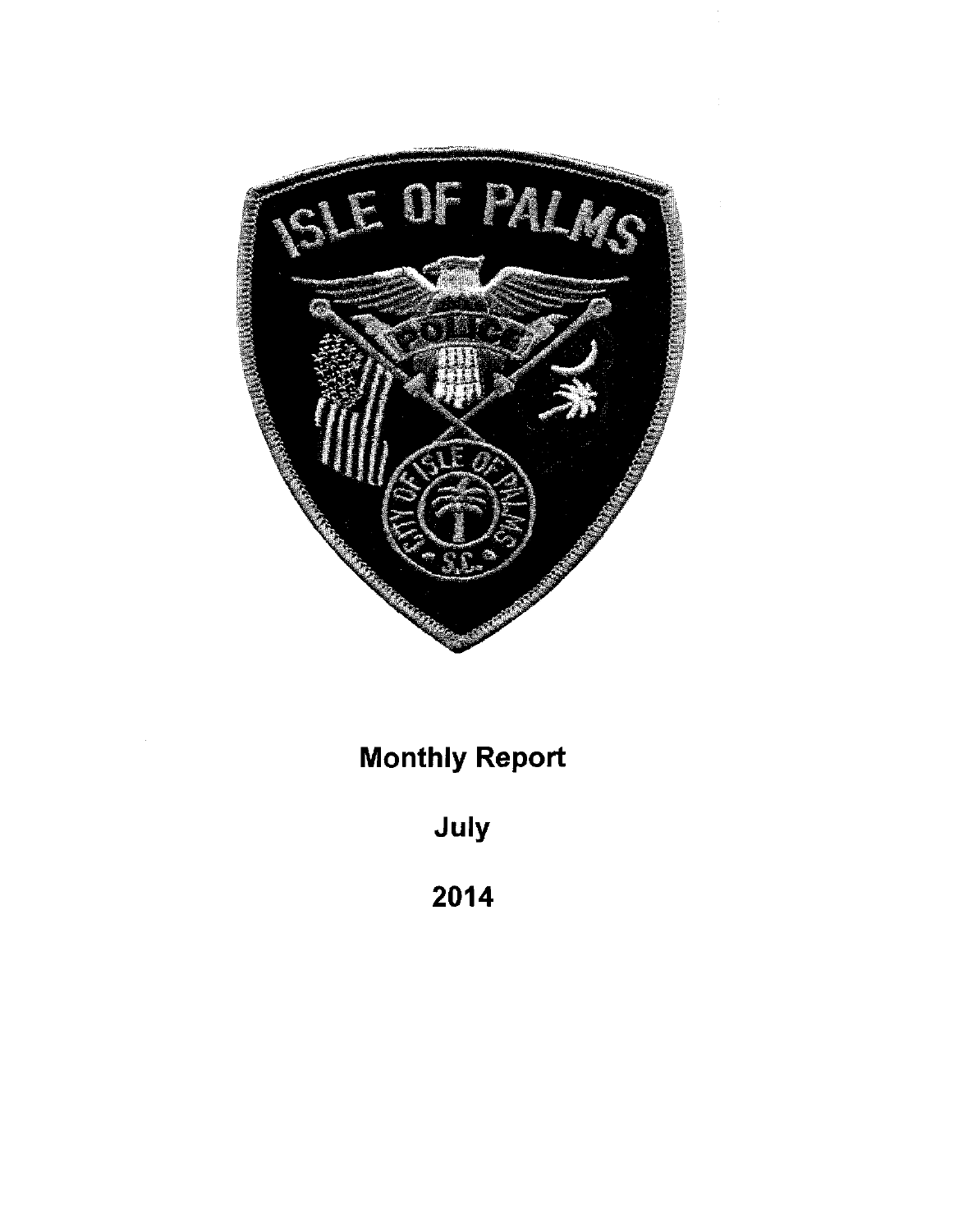| <b>Index</b>                                       | <b>Page</b>    |
|----------------------------------------------------|----------------|
| Synopsis                                           | $1 - 5$        |
| <b>Communications Report</b>                       | 6              |
| <b>Traffic Review</b>                              | $\overline{7}$ |
| Connector                                          | 8              |
| Yearly Offense Type Comparison Report              | 9              |
| <b>Arrest Summary &amp; Property Values Report</b> | 10             |
| <b>Primary UCR Code Arrest Summary</b>             | 11             |
| <b>Animal Control Report</b>                       | 12             |
| <b>Criminal investigations Report</b>              | 13             |
| <b>Training Report</b>                             | 14             |
| Overtime Report                                    | 15             |
| <b>Livability Report</b>                           | 16-17          |

 $\frac{1}{2} \left( \frac{1}{2} \right)$ 

 $\label{eq:2.1} \begin{split} \mathcal{L}_{\text{max}}(\mathbf{r}) & = \frac{1}{2} \mathcal{L}_{\text{max}}(\mathbf{r}) \mathcal{L}_{\text{max}}(\mathbf{r}) \,, \\ \mathcal{L}_{\text{max}}(\mathbf{r}) & = \frac{1}{2} \mathcal{L}_{\text{max}}(\mathbf{r}) \mathcal{L}_{\text{max}}(\mathbf{r}) \,, \end{split}$ 

 $\label{eq:2.1} \frac{1}{\sqrt{2\pi}}\int_{0}^{\infty}\frac{1}{\sqrt{2\pi}}\left(\frac{1}{\sqrt{2\pi}}\right)^{2\pi} \frac{1}{\sqrt{2\pi}}\int_{0}^{\infty}\frac{1}{\sqrt{2\pi}}\frac{1}{\sqrt{2\pi}}\frac{1}{\sqrt{2\pi}}\frac{1}{\sqrt{2\pi}}\frac{1}{\sqrt{2\pi}}\frac{1}{\sqrt{2\pi}}\frac{1}{\sqrt{2\pi}}\frac{1}{\sqrt{2\pi}}\frac{1}{\sqrt{2\pi}}\frac{1}{\sqrt{2\pi}}\frac{1}{\sqrt{2\pi}}\frac{$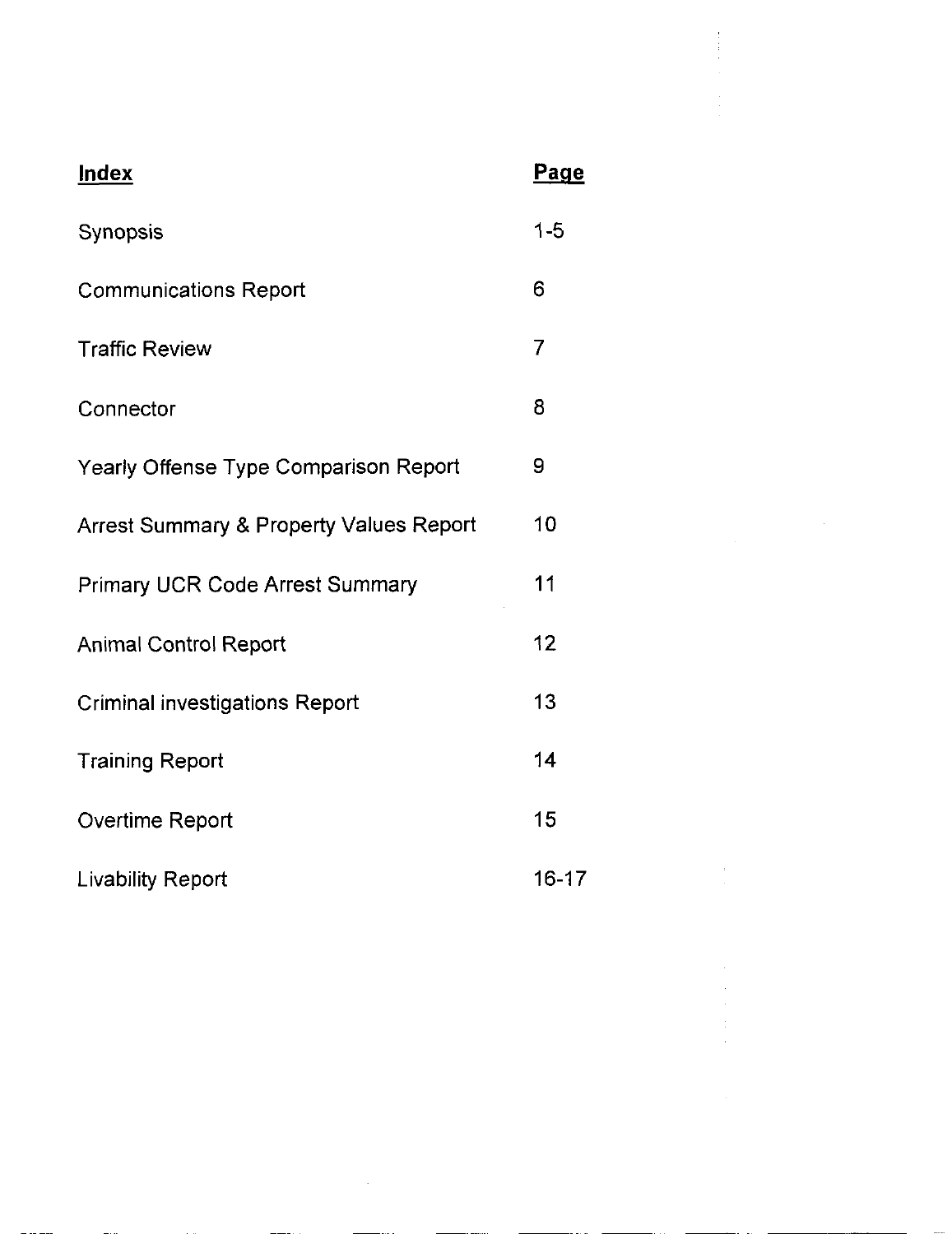

## **ISLE OF PALMS POLICE DEPARTMENT**

**THOMAS E. BUCKHANNON, III CHIEF OF POLICE** 

**30 JC LONG BOULEVARD POST OFFICE DRAWER 508** ISLE OF PALMS, SOUTH CAROLINA 29451 PHONE (843) 886-6522 FAX (843) 886-8527 www.iop.net

#### MAYOR CRONIN, CITY COUNCIL and ADMINISTRATOR TUCKER  $To:$

Subj.: MONTHLY REPORT for July 2014

Date: August 1, 2014

The following is a synopsis of some of the activities of the Isle of Palms Police Department during the month of July 2014.

#### Friday, July 4, 2014

#### Suspicious Circumstances - 41st Avenue

Complainant reported that a suspicious package had been attached to one of the pilings on the dock. Officers located the package and requested the assistance of Charleston County Sheriff's Office Bomb Squad to assist. Further investigation revealed that a subject had wrapped up a bottle of liquor that he was intending to give to a friend later in the evening.

#### Criminal Domestic Violence - 14<sup>th</sup> Avenue

North Charleston Police Department reported that a victim of a CDV went to Trident Medical Center with a possible broken nose. An officer responded and determined that while on the Isle of Palms an assault took place. Further investigation resulted in the department obtaining a warrant and arresting the subject.

#### Saturday, July 5, 2014

#### Petit Larceny - 1300 Ocean Boulevard

Complainant reported that his MacBook Pro was removed by unknown person(s). The complainant was able to provide a serial number, which was entered into NCIC. This case has been assigned to CID for further investigation.

#### **Sunday, July 6, 2014**

#### Suspicious Circumstances - Beachside Drive

Officers responded to a report of a subject outside screaming in the early morning hours. Investigation revealed that the subject believed that there were unknown person(s) inside the residence attempting to harm him, so his discharged a can of bear repellent inside the residence and was overcome by the fumes. Officers requested the assistance of the Isle of Palms Fire Department, Mount Pleasant Fire Department Hazardous Materials Unit and EMS. Further investigation revealed a quantity of drugs inside the residence and Charleston County Metro Unit was requested to assist with serving a search warrant and obtaining an arrest warrant for the subject.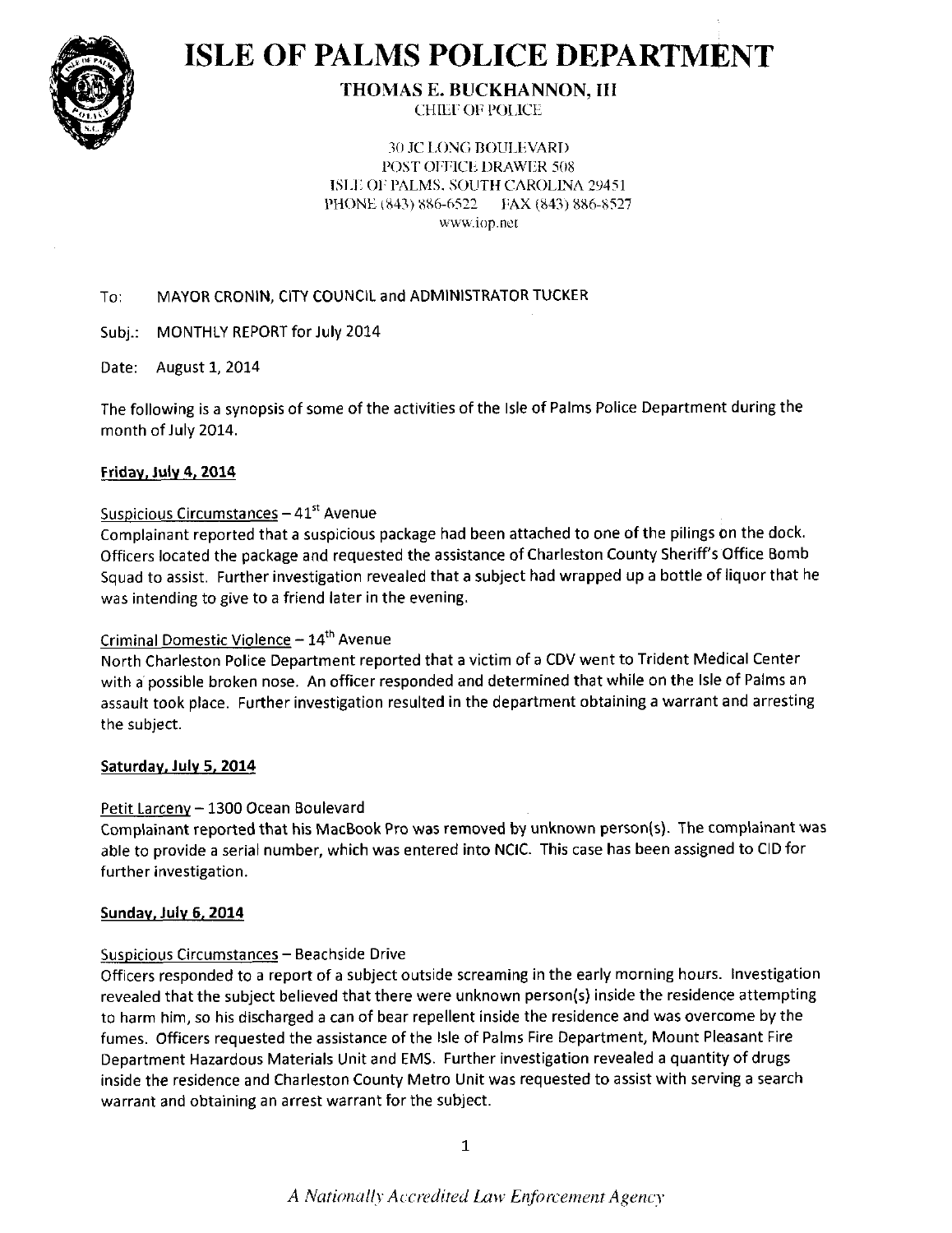#### Monday. Julv 7. 2014

#### Shopliftine - 1200 Block of Palm Boulevard

Complainant reported that two subjects came into the convenience store and took several containers of beer, exiting the store with bulges in their pants pockets. Officers located the subjects on the beach consuming the beer. The complainant was able to identify the subjects, who were arrested and charged accordingly.

#### Wednesday, July 9, 2014

#### Reckless Driving - Pavilion Drive

Officers received acall regarding a subject driving recklessly inthe gravel parking lot, doing donuts and kicking up rocks at parked vehicles. Further investigation revealed that one of the parked vehicles had been struck by a rock that shattered the rear passenger side window. The driver was arrested and charged accordingly.

#### Forgery / Counterfeiting - 1500 Block of Palm Boulevard

Complainant reported that he unbeknownst to him; he had received counterfeit bills in another jurisdiction and was attempting to purchase items at a local store when the cashier brought it to his attention. The counterfeit bills were recovered and will be forwarded to the United Statet Secret Service for further investigation. Thiscase has been assigned to CID for further investigation.

#### Petit Larceny - Forest Trail

Complainant reported that unknown person had removed her mobile phone from the residence. This case has been assigned to CID for further investigation.

#### Fridav. Julv 11, 2014

#### Fraud - 1300 Block of Palm Boulevard

Complainant reported that a subiect attempted to rent a residence and charged the bill to a credit card. The complainant was contacted by the issuing credit card company, who advised that the charge was being disputed as unauthorized. This case has been assigned to CID for further investigation.

#### Vandalism - 1000 Block of Ocean Boulevard

Complainant reported that unknown person(s) damaged the two vinyl access gates at the swimming pool. This case has been assigned to CID for further investigation.

#### Saturday, July 12, 2014

#### Theft from Motor Vehicle - Ocean Boulevard @ Pavilion Drive

complainant reported that unknown person(s) entered into his parked vehicle and removed his prescriptions. This case has been assigned to CID for further investigation.

÷.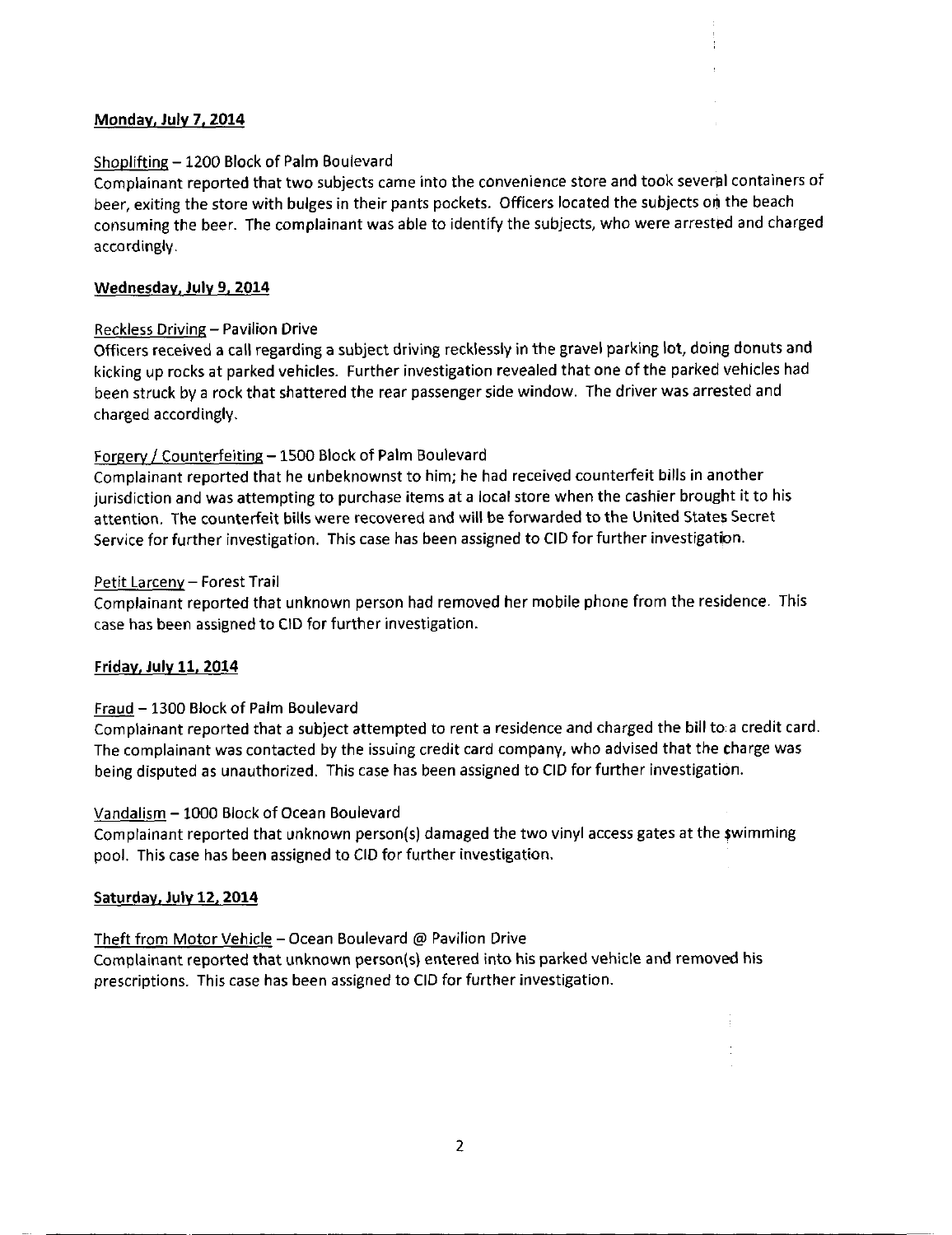#### Thursdav, Julv 17, 2014

#### Burglary  $- 26^{th}$  Avenue

complainant reported that in March 2014, an unknown person, removed a piece of jewelty from the residence. The complainant was in the process of moving and did not determine that the jewelry was missing until everything was unpacked. This case has been assigned to CID for further investigation.

#### Fridav. July 18. 2014

#### Underage Possession of Alcohol - 3600 Block of Waterway Boulevard

Officers responded to a report of suspicious vehicles and located several subjects standing in the front yard that was littered with beer cans. The subjects all appeared to be under the legal age to consume alcohol. Further investigation resulted in seven (7) subjects who were arrested and charged accordingly.

#### Petit Larcenv - 5800 Block of Palmetto Drive

Complainant reported that unknown person(s) stole two bicycles that had been parked in the garage area. This case has been assigned to CID for further investigation.

#### Burglary  $-20<sup>th</sup>$  Avenue

Complainant reported that unknown person(s) removed a stackable washer / dryer comblnation from the back porch of the residence. This case has been assigned to clD for further investigation.

#### Burelarv - Yacht Harbor Court

Complainant reported that unknown person(s) removed a bottle of Captain Morgan Rum, a skateboard, and a watermelon from her garage. This case has been assigned to CID for further investigation.

#### Saturdav, Julv 19. 2014

#### Petit Larceny - Beach /  $9<sup>th</sup>$  Avenue

Complainant reported that unknown person(s) removed her backpack containing her personal belongings while she was surfing. This case has been assigned to CID for further investigation.

#### Petit Larceny - Beach / 10<sup>th</sup> Avenue

Complainant reported that unknown person(s) removed her beach bag containing her personal belongings while she was walking on the beach. This case has been assigned to clD for further investigation.

#### Tuesdav, Julv 22,2014

#### Assault - 1000 Block of Ocean Boulevard

officers responded to a report of a fight in progress where they located a male subject who was bleeding heavily from his left eye. The victim reported that the fight started over him making a joke to an unknown person, who then struck him in the eye and left the area. The victim's girlfriend also reported that the same subject struck her in the left ear as he was leaving. Neither the victim nor his girlfriend wish to pursue charges at this time,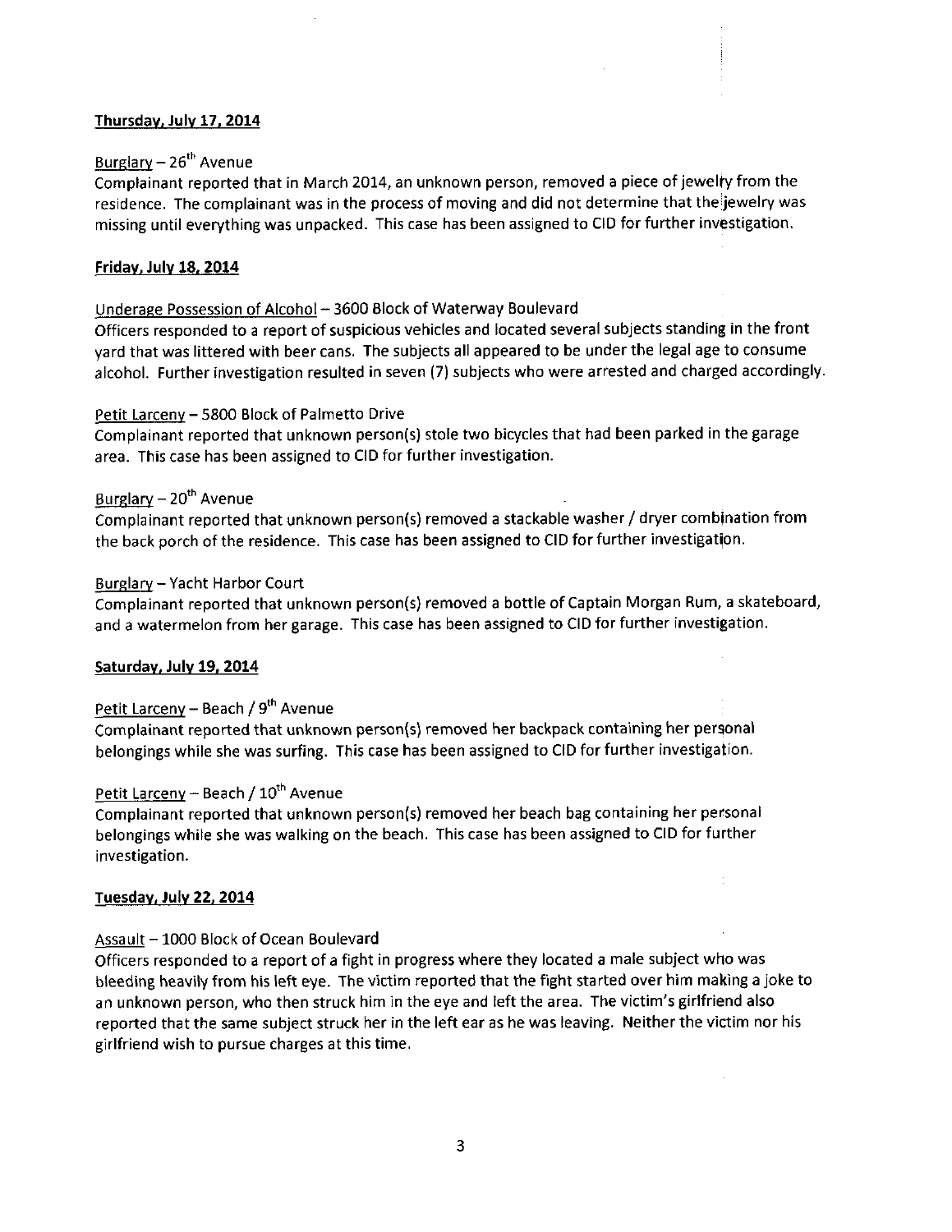#### Resisting Arrest - 100 Block Ocean Boulevard

Officers responded to a report of an intoxicated female subject who was interfering with the IOP Fire Department and Charleston County EMS in the performance oftheir duties. Officers made contact with the female subject, who was in fact intoxicated and asked her to leave; she immediately became loud and used profanity, refusing to leave. Officers advised her that she was under arrest and as they were putting her in handcuffs, she pulled away and attempted to escape. Once she was under control and being assisted into the backseat of the officer's vehicle, she began kicking, striking an officer in the face several times.

#### Fraud - 1100 Block of Ocean Boulevard

complainant reported that an intoxicated subject had left a local establishment without paying his bill. officers located the subject, who was identified by the establishment's manager. The subiect was arrested and charged accordingly.

#### Wednesdav, Julv 23. 2014

#### DUI / Drug Violation - 1400 Block of Palm Boulevard

An officer observed avehicle traveling at 80 miles per hour on the IOP Connector inbound and conducted a traffic stop. Investigation revealed that the subject was under the influence of alcohol, was arrested and taken for a Datamaster test. During a pre-tow inventory of the vehicle, the officer located narcotics inside. The subject was arrested and charged accordingly.

#### Motor Vehicle Theft  $-41<sup>st</sup>$  Avenue

Complaint reported that unknown person(s) used his golf cart without his permission and returned it after causing significant damage. This case has been assigned to CID for further investigation.

#### Thursdav, Julv 24, 2014

#### Petit Larceny - 1000 Block of Ocean Boulevard

Complainant reported that unknown person(s) stole her bicycle and parked it at another location after removing the baby seat, which was also missing. This case has been assigned to CID for further investigation.

#### Petit Larceny - Beach / Pavilion Drive

Complainant reported that unknown person(s) stole her book bag when she had walked down the beach. This case has been assigned to CID for further investigation.

#### Petit Larceny - Beach / Pavilion Drive

Complainant reported that unknown person(s) stole her tote bag when she had walked down the beach. This case has been assigned to CID for further investigation.

#### Fraud - J C Long Boulevard

Officers responded to a local establishment for a report of a patron who was attempting tp make purchases with an invalid debit card. It was determined that he had also made purchases at two other local establishments with credit / debit cards that had been declined. The subject was arrested and charged accordingly.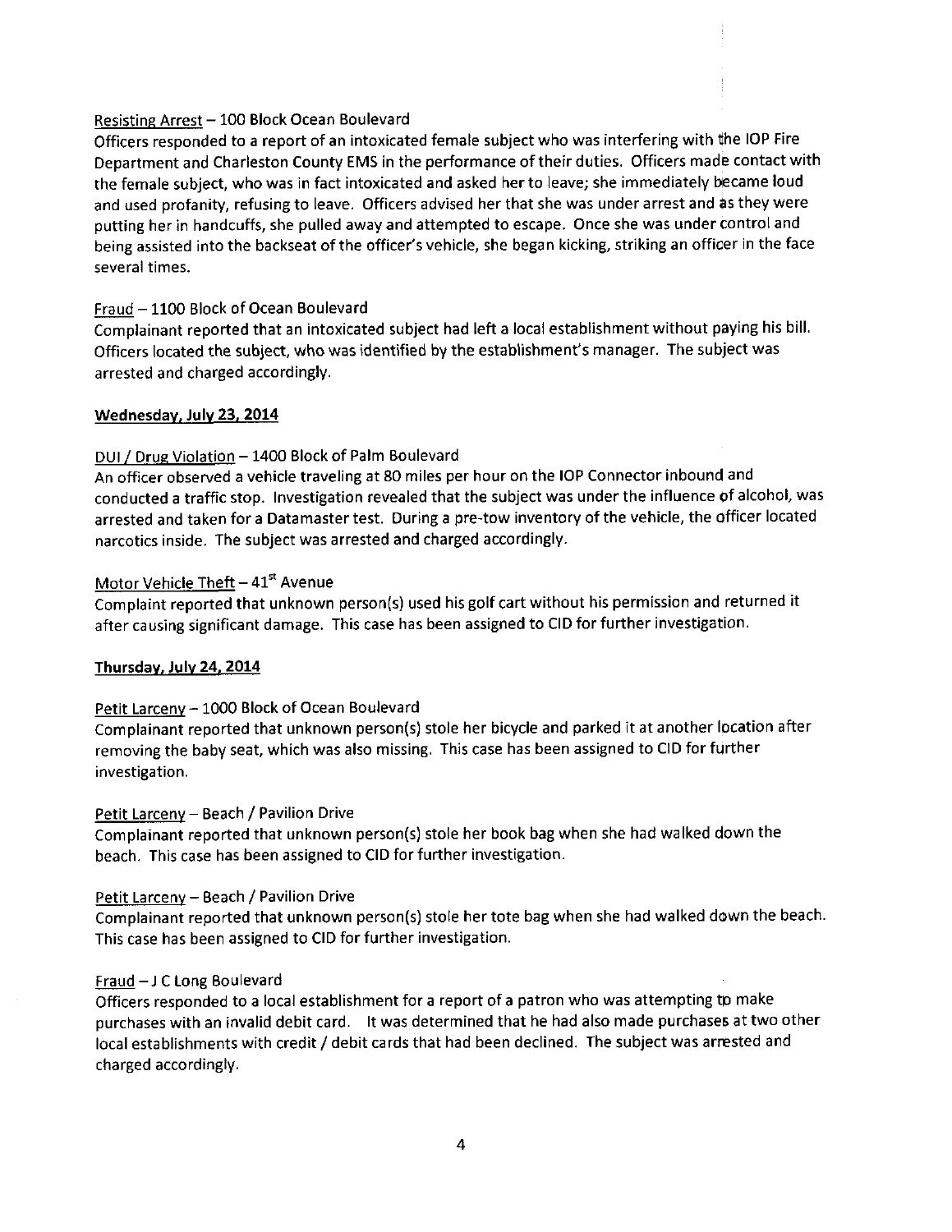#### Sundav, Julv 27, 2014

#### Disorderly Conduct - 1000 Block of Carolina Boulevard

Officers responded to a report of a burglary in progress. lnvestigation revealed that an intoxicated subject had entered into a home where he did not reside and was confronted by the occupants. The intoxicated subject was located by officers in another home, also where he did not live, hiding in a bedroom. The subject was arrested and charged accordingly.

#### Petit Larceny  $-14^{\text{th}}$  Avenue

Complainant repofted that unknown person(s) stole the lifeguard stand and advisory signs from the area of the County Park. This case has been assigned to CID for further investigation.

#### Motor Vehicle Theft - 2100 Block of Palm Boulevard

Complainant reported that unknown person(s) took her belongings that were left on the beach while she was swimming. When she returned, finding her belongings missing, she went to her vehicle, which had also been taken. Officers were able to locate her vehicle, which had been moved seven blocks awav. The complainant advised that several items had been taken from inside her vehicle. This case has been assigned to CID for further investigation.

#### Motor Vehicle Theft  $-41<sup>st</sup>$  Avenue

Complainant reported that unknown person{s) had taken his golf cart without his permission and caused significant damage. This case has been assigned to CID for further investigation.

#### Mondav. Julv 28, 2014

#### Burglarv - Morgan Place Drive

Complainant reported that unknown person(s) entered through a rear window of the residence after forcing entry and stole a comforter. This case has been assigned to CID for further investigation.

#### Tuesdav, July 29. 2014

#### Burslarv - 1000 Block of Carolina Boulevard

Complainant reported that unknown person(s) entered into the garage of his residence and stole his bicycle and tire pump. This case has been assigned to CID for further investigation.

#### **Community Service**

Department personnel held a "Coffee with A Cop" meeting at Hudson's Market in the Villages at Wild Dunes. Turnout for this event was successful, with approximately forty-five to fifty residents and visitors that discussed issues and concerns. This was the second meeting this summer by the Polioe Department as part of the Department's new or improved service plan for the calendar year 2014.

During the month of July 2014, Officers issued two (2) "You Could Have Been a Victim of a crime" notices and four (4) Property Security Check notices.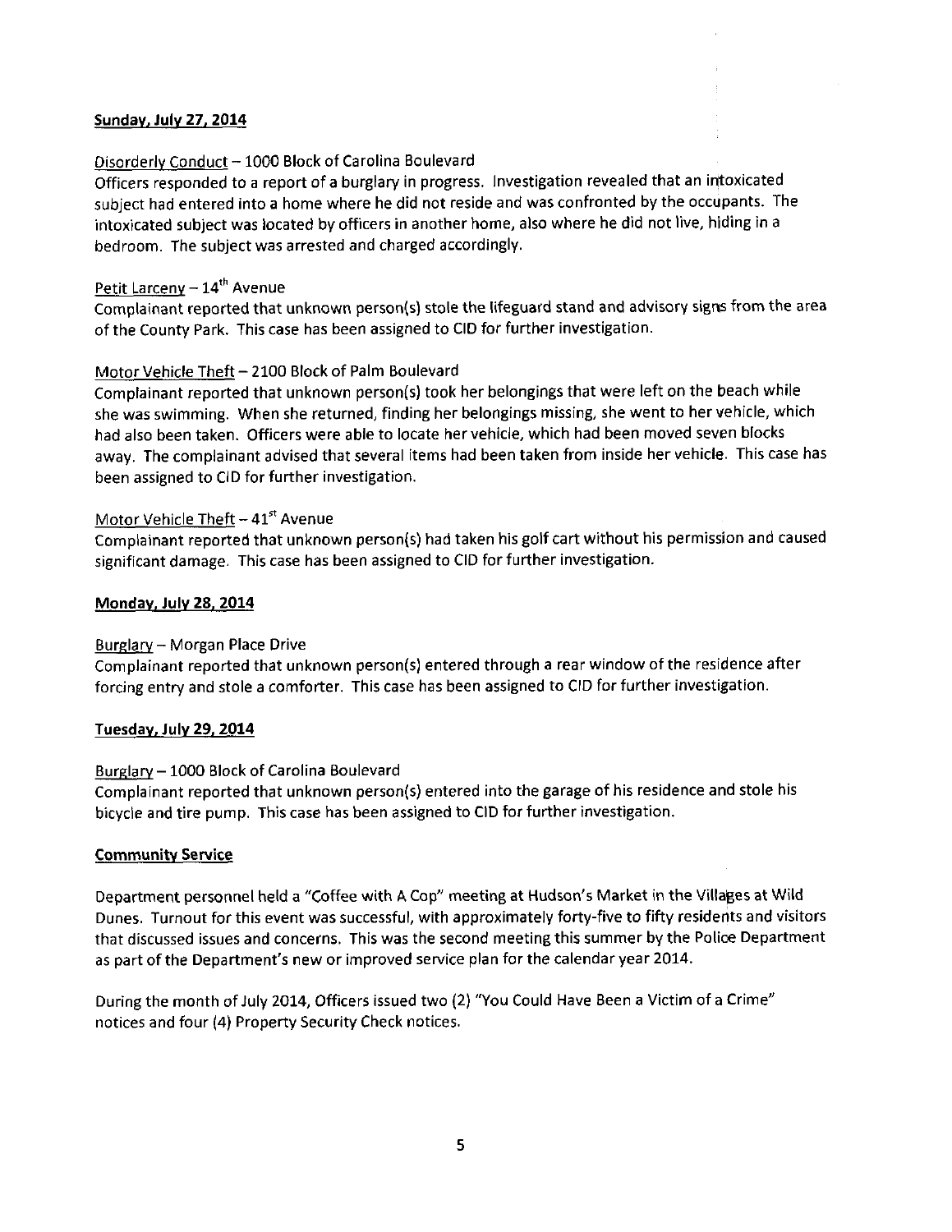### **Isle of Palms Police Department**

During the month of July 2014, the Consolidated Dispatch Center received and dispatched 6203 calls for service to the<br>four (4) public safety agencies of Isle of Palms and Sullivan's Island, and the National Park Service. T breakdown of activity by department.

|                                               | <b>IOPPD</b>              | <b>IOPFD</b>                                                                | <b>SIPD</b>          | <b>SIFD</b> | <b>NPS</b>     | <b>TOTALS</b>         |
|-----------------------------------------------|---------------------------|-----------------------------------------------------------------------------|----------------------|-------------|----------------|-----------------------|
| July-14                                       | 4948                      | $\overline{153}$                                                            | 1050                 | 52          | 0              | 6203                  |
| <b>July-13</b>                                | 3535                      | 162                                                                         | 1089                 | 49          | $\overline{0}$ | 4835                  |
| Percentage Change                             | 40%                       | TING K<br>$-6%$                                                             | $-4%$                | 6%          | <b>OW</b>      | 28%                   |
| Year to Date 2014                             | 29806                     | 583                                                                         | 8259                 | 277         | 0              | 38925                 |
| Year to Date 2013                             | 23925                     | 573                                                                         | 4977                 | 238         | 0              | 29713                 |
| Percentage Change                             | <b>25%</b>                | 2%                                                                          | 66%                  | 16%         | $0\%$          | 31%                   |
| Patrol Zones                                  | Patrol<br><b>Requests</b> | <b>Officer Initiated</b><br>Calls &<br><b>Registration</b><br><b>Checks</b> | <b>Service Calls</b> |             |                | <b>Total Services</b> |
| Tract 1:<br>Breach Inlet to 10th Ave          | 531                       | 28                                                                          | 255                  |             |                | 814                   |
| Tract 2:<br>Ocean Blvd to JC Long to 14th Ave | 236                       | 8                                                                           | 261                  |             |                | 505                   |
| Tract 3:<br>10th Ave North to 21st Ave South  | 766                       | 68                                                                          | 337                  |             | ÷              | 1171                  |
| Tract 4:<br>21st Ave North to 31st Ave South  | 448                       | 40                                                                          | 240                  |             |                | 728                   |
| Tract 5:<br>31st Ave North to 41st Ave South  | 407                       | 21                                                                          | 146                  |             |                | 574                   |
| Tract 6:<br>Forest Trail                      | 41                        | 1                                                                           | 11                   |             | 53             |                       |
| Tract 7:<br>41st Ave North to 57th Ave        | 260                       | 26                                                                          | 142                  |             | 428            |                       |
| Tract 8:<br>Wild Dunes                        | 108                       | 6                                                                           | 185                  |             |                | 299                   |
| Tract 9:<br><b>IOP Connector</b>              | 86                        | $\overline{7}$                                                              | 139                  |             |                | 232                   |
| Tract 10:<br>County Park                      | 19                        | 13                                                                          | 30                   |             |                | 62                    |
| $T$ ract 99:<br>Off island                    | 8                         | 1                                                                           | 73                   |             |                | 82                    |
| Totals:                                       | 2910                      | 219                                                                         | 1819                 |             |                | 4948                  |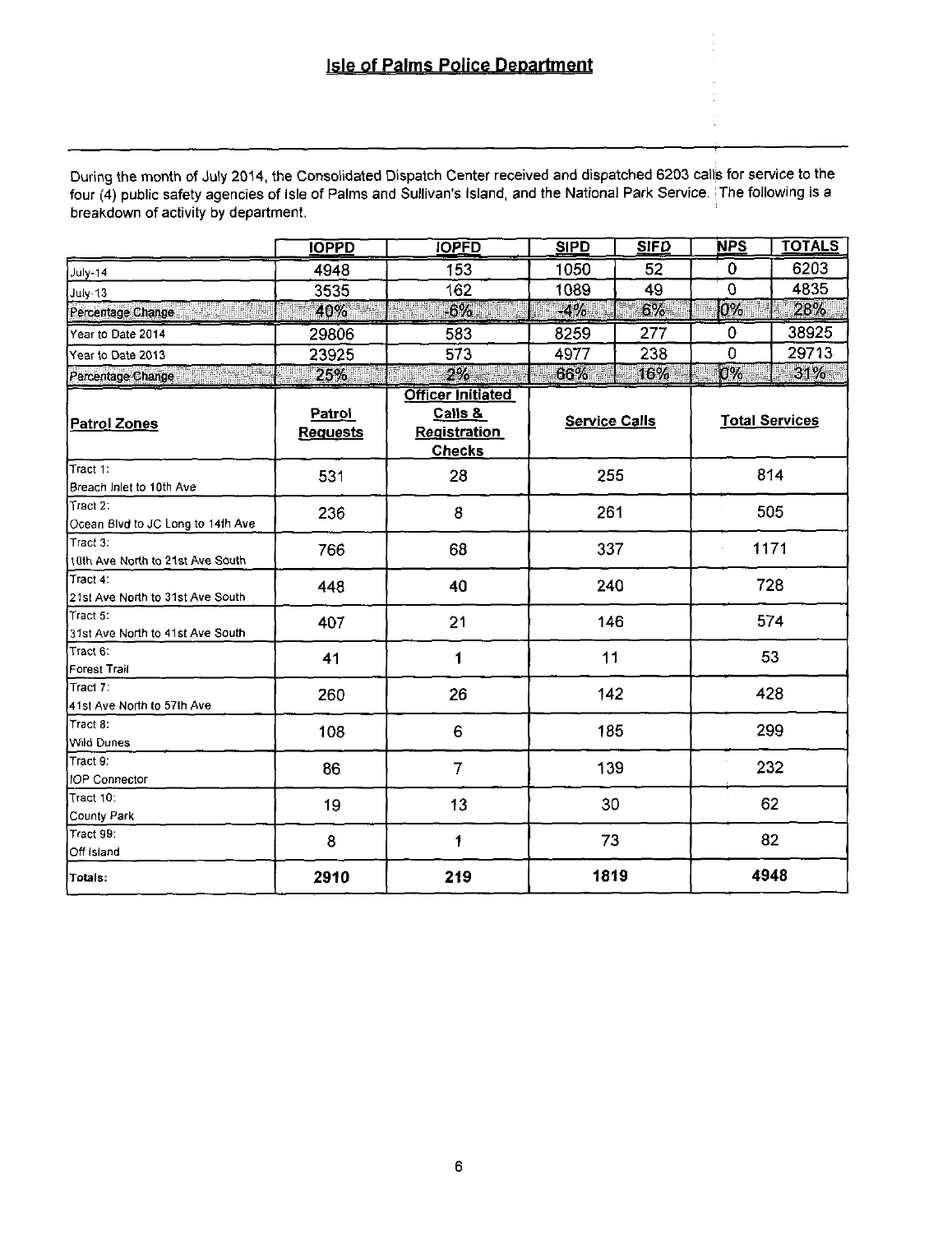

### **Isle of Palms Police Department Monthly Traffic Review**



### $Jul-14$

### **Traffic Enforcement**

| Traffic Stops for Current Month |              |              | <b>Traffic Stops Previous Month</b> |                      | Percentage Change    |                      |
|---------------------------------|--------------|--------------|-------------------------------------|----------------------|----------------------|----------------------|
| 610                             |              |              | 523                                 |                      |                      | 17%                  |
|                                 | July<br>2014 | July<br>2013 | Percentage<br>Change                | Year To Date<br>2014 | Year To Date<br>2013 | Percentage<br>Change |
| <b>Traffic Stops</b>            | 610          | 467          | 31%                                 | 3011                 | 2836                 | 6%                   |
| Traffic Stops w/Tickets         | 149          | 110          | 35%                                 | 755                  | 654                  | 15%                  |
| % Traffic Stops w/Tickets       | 24%          | 24%          | 1%                                  | 25%                  | 23%                  | 2%                   |

### **Traffic Collisions**

|                           | July<br>2014 | July<br>2013 | Percentage<br>Change | ' Year To Date   Year To Date  <br>2014 | 2013 | Percentage<br>Change |
|---------------------------|--------------|--------------|----------------------|-----------------------------------------|------|----------------------|
| <b>Traffic Collisions</b> |              |              | 57%                  | 50                                      | 49   | 2%                   |

### **Officer Activity**

|                         | July | July           | Percentage | Year To Date | Year To Date | Percentage |
|-------------------------|------|----------------|------------|--------------|--------------|------------|
|                         | 2014 | 2013           | Change     | 2014         | 2013         | Change     |
| <b>DUI Tickets</b>      | 3    | 0              | 300%       | 20           | 16           | 25%        |
| <b>DUS Tickets</b>      | 9    | 8              | 13%        | 53           | 47           | 13%        |
| <b>Speeding Tickets</b> | 52   | 46             | 13%        | 239          | 240          | 0%         |
| Other Traffic Tickets   | 103  | 78             | 32%        | 610          | 473          | 29%        |
| Non Traffic Tickets     | 44   | 15             | 193%       | 151          | 57           | 165%       |
| Parking Tickets         | 604  | 831            | $-27%$     | 1948         | 3139         | -38%       |
| Littering Tickets       | 0    | $\overline{2}$ | $-100%$    | 4            | 3            | 33%        |
| <b>City Tickets</b>     | 27   | 43             | $-37%$     | 114          | 142          | $-20%$     |
| <b>Warning Tickets</b>  | 475  | 299            | 59%        | 2380         | 1858         | 28%        |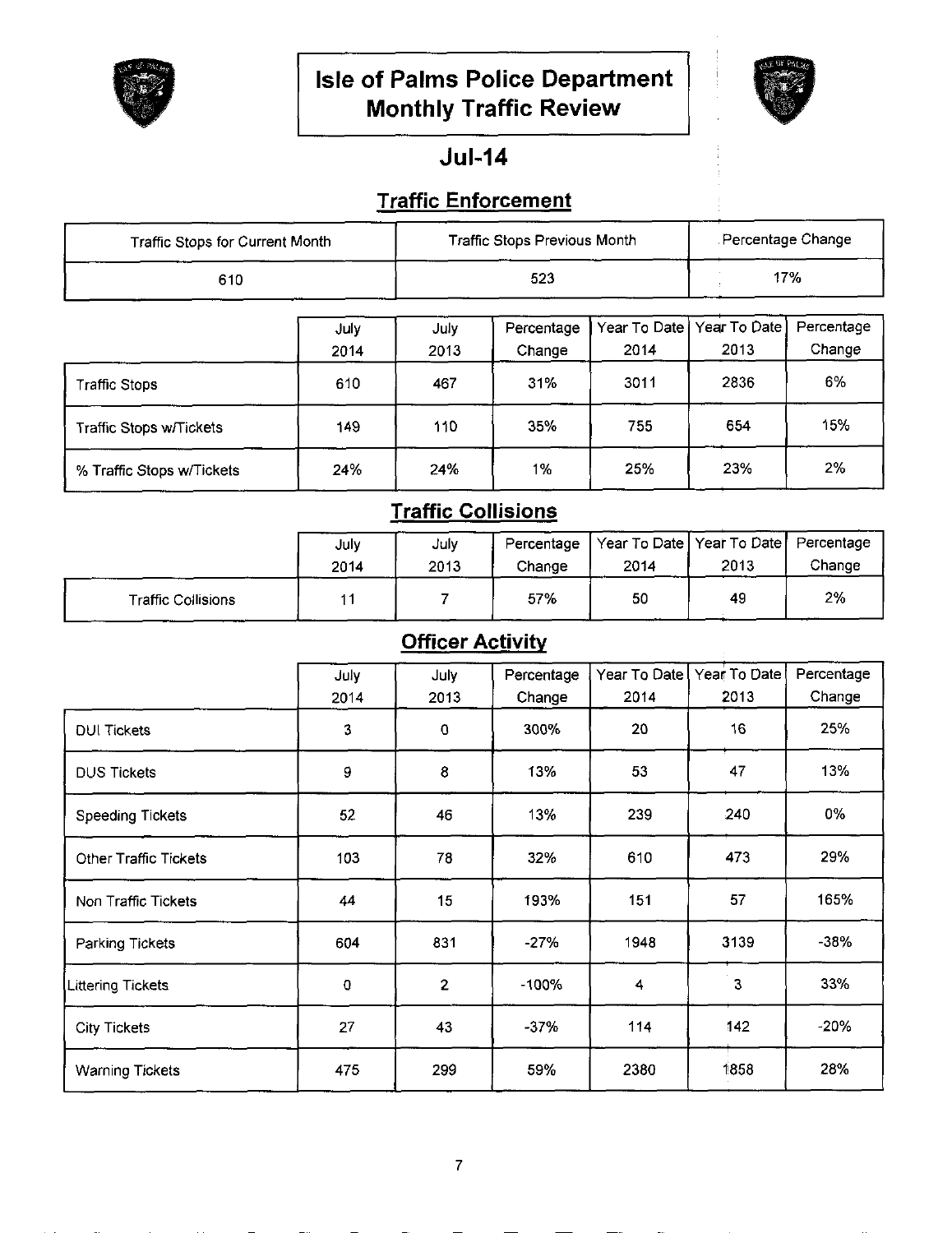The Isle of Palms Police Department has responded to or initiated 232 calls, involving 1695 minutes, or 28.25 man hours for the month of July 2014. The following breaks down the type, number and time element of each call on the connector.  $\frac{1}{2}$ 

|                                                | Calls | Calls                   | <b>Arrests</b> | <b>Arrests</b> | <b>Minutes</b> | <b>Minutes</b> | Avg. Minutes            | Avg. Minutes |
|------------------------------------------------|-------|-------------------------|----------------|----------------|----------------|----------------|-------------------------|--------------|
|                                                | July  | Year To Date            | July           | Year to Date   | July           | Year To Date   | July                    | Year To Date |
| Accidents                                      | 7     | 23                      | $\mathbf 0$    | $\circ$        | 119.45         | 770.62         | 17                      | 34           |
| <b>Traffic Stops</b><br>with<br><b>Tickets</b> | 28    | 75                      | 6              | 12             | 615.77         | 2262.48        | 22                      | 30           |
| <b>Traffic Stops</b><br>without Tickets        | 72    | 181                     | 0              | $\mathbf 0$    | 423.35         | 1698.3         | 6                       | 9            |
| Citizen Assists                                | 15    | 50                      | 0              | 1              | 31.22          | 951.46         | $\overline{2}$          | 19           |
| Assist Other Dept.                             | 1     | $\overline{\mathbf{c}}$ | 0              | 0              | 24.13          | 42.69          | 24                      | 21           |
| Miscellaneous                                  | 109   | 889                     | $\mathbf 0$    | 0              | 481.22         | 4917.32        | 4                       | 6            |
| Totals                                         | 232   | 1220                    | 6              | 13             | 1695.14        | 10642.87       | $\overline{\textbf{7}}$ | 9            |
| $Jul-13$                                       | 168   | 1124                    | 1              | 20             | 1155           | 8546           | 7                       | 8            |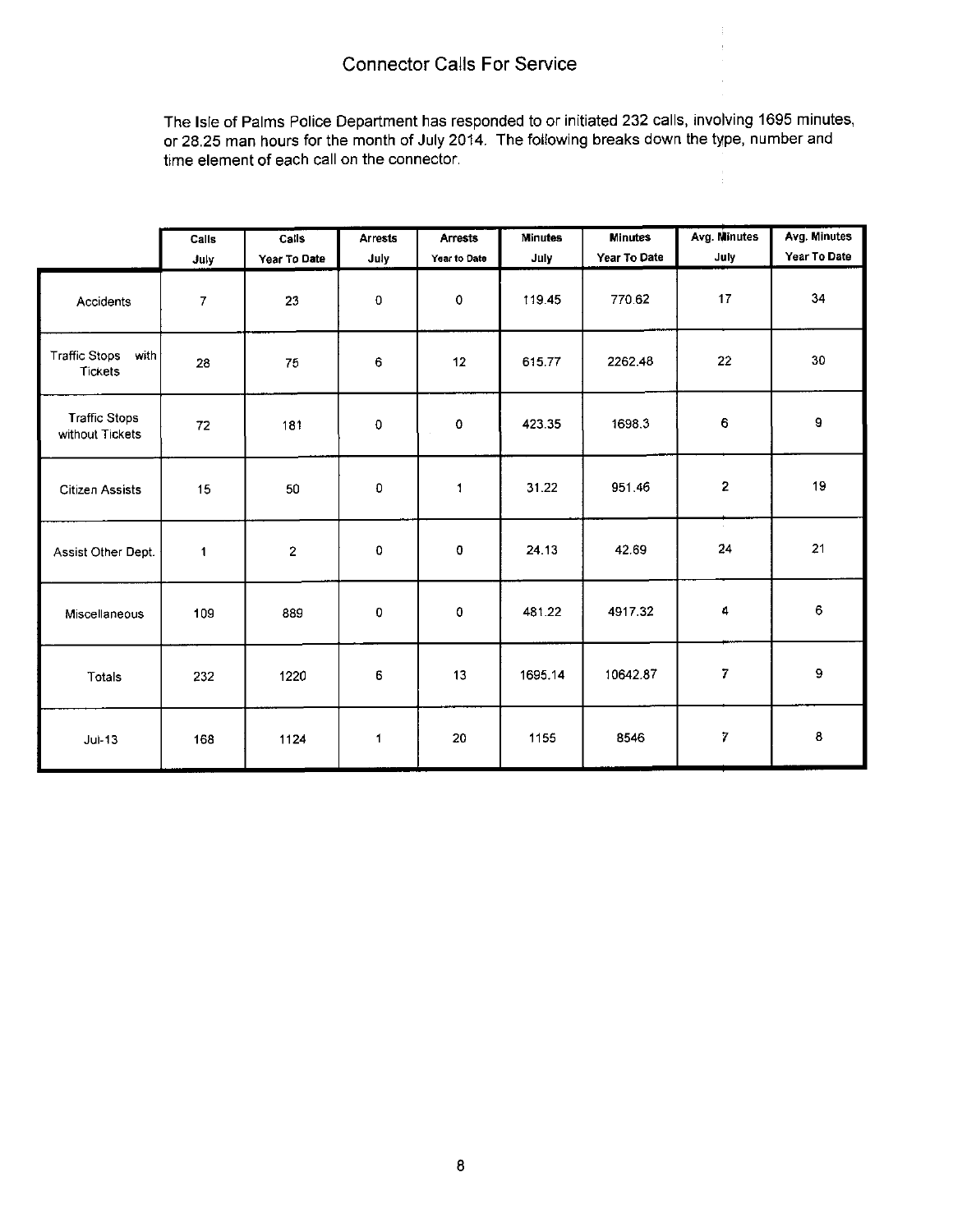|                                               |                |                          |                     |                                    | Offense Type Comparison  |                |                           |               |          |          |        |          |                          |                                                                                                     |                                                                                                                                            |
|-----------------------------------------------|----------------|--------------------------|---------------------|------------------------------------|--------------------------|----------------|---------------------------|---------------|----------|----------|--------|----------|--------------------------|-----------------------------------------------------------------------------------------------------|--------------------------------------------------------------------------------------------------------------------------------------------|
| OFFENSE TYPE                                  | Jan- <u>14</u> | 4<br>$Feb-1$             | $\frac{1}{4}$<br>Δ₫ | $Ap-14$                            | $M$ ay-14                | 14-مى <u>ل</u> | 14-ا <u>يال</u>           | <b>Aug-14</b> | $SEP-14$ | $Oct-14$ | Nov-14 | $Dec-14$ | È                        | <b>PREVIOUS</b><br>의                                                                                | % CHANGE                                                                                                                                   |
| 11A FORCIBLE RAPE                             | 0              | 0                        | 이                   |                                    |                          |                |                           |               |          |          |        |          |                          | ⇨                                                                                                   | $\frac{100\%}{100\%}$                                                                                                                      |
| 11D LEWD ACT ON A MINOR                       | $\circ$        | $\circ$                  | lф                  |                                    |                          | 이이             | 000                       |               |          |          |        |          | 이드                       |                                                                                                     | $-100%$                                                                                                                                    |
| 13A AGGRAVATED ASSAULT                        | 0              | 0                        | $\circ$             |                                    |                          |                |                           |               |          |          |        |          |                          | $-10 -$                                                                                             |                                                                                                                                            |
| 13B CRIMINAL DOMESTIC VIOLENCE                | $\sim$         | 0                        | $\circ$             |                                    | 00000                    |                |                           |               |          |          |        |          | 4                        |                                                                                                     | $ \frac{8}{9} $ $\frac{8}{7} $                                                                                                             |
| 13B SIMPLE ASSAULT                            |                | 0                        | S                   |                                    |                          | N              | o)                        |               |          |          |        |          | $\vec{r}$                |                                                                                                     |                                                                                                                                            |
| 13C INTIMIDATION                              | 0              | 0                        | $\circ$             |                                    |                          | $\circ$        | 0                         |               |          |          |        |          | ∣ء م∣                    |                                                                                                     | $\frac{486}{100\%}$                                                                                                                        |
| 220 BURGLARY/BREAKING & ENTERING              | c              |                          | $\sim$              |                                    | O Q                      |                | ю                         |               |          |          |        |          |                          |                                                                                                     |                                                                                                                                            |
| 23C SHOPLIFTING                               | 0              | 0                        | $\circ$             | a a a                              |                          | 이시 이이디  4      |                           |               |          |          |        |          | $\overline{\phantom{a}}$ |                                                                                                     | 100%                                                                                                                                       |
| 23F THEFT FROM MOTOR VEHICLE                  | 0              | 0                        | S                   |                                    |                          |                |                           |               |          |          |        |          |                          |                                                                                                     |                                                                                                                                            |
| 23G THEFT OF MOTOR VEHICLE PARTS              | 0              | 0                        | 0                   |                                    |                          |                |                           |               |          |          |        |          | 니이이임 =                   |                                                                                                     | $\frac{\frac{1}{2}}{\frac{1}{2}}$                                                                                                          |
| 23H BREACH OF TRUST                           | 0              | 0                        |                     | ا —                                |                          |                | 0                         |               |          |          |        |          |                          |                                                                                                     | )<br>ကို                                                                                                                                   |
| 23H ALL OTHER LARCENT                         | 4              | ∞                        | 4                   | $\left\vert \mathbb{M}\right\vert$ | ⊃ ≏∣                     |                |                           |               |          |          |        |          |                          |                                                                                                     | <br> ဒီ နီ                                                                                                                                 |
| 240 MOTOR VEHICLE THEFT                       | 0              | ۰                        | $\circ$             |                                    | ∼                        |                | 69,                       |               |          |          |        |          |                          |                                                                                                     |                                                                                                                                            |
| 250 FORGERY                                   | 0              | 0                        | 0                   | $\circ$                            |                          | ⇔              |                           |               |          |          |        |          | ↽                        |                                                                                                     | $\frac{9004}{100\%}$                                                                                                                       |
| 250 POSSESSION OF FALSE DRIVERS LICENSE       | 0              | 0                        | 0                   |                                    | 0 0 0 0 0 0              |                |                           |               |          |          |        |          | $\sim$   $\infty$        |                                                                                                     | 200%                                                                                                                                       |
| 26A FALSE PRETENSE/SWINDLE                    | ↽              | 0                        | 0                   | −lo                                |                          | 4              | ం∣ఌ                       |               |          |          |        |          |                          |                                                                                                     |                                                                                                                                            |
| <b>26B FRAUD CREDIT CARD/ ATM</b>             | 0              | ۰                        | ۰                   | $\circ$                            |                          |                | $\circ$                   |               |          |          |        |          | $\overline{ }$           |                                                                                                     | $\frac{88}{75\%}$                                                                                                                          |
| 26B FRAUD/IDENTITY THEFT                      | o              | ۰                        | $\circ$             |                                    |                          |                | ం∣                        |               |          |          |        |          |                          |                                                                                                     |                                                                                                                                            |
| 26E WIRE/COMPUTER/ELECTRONIC MANIPUL          | 0              | ٣                        | ↽                   |                                    |                          | $\bullet$      | $\circ$                   |               |          |          |        |          | $\sim$ $-$               |                                                                                                     |                                                                                                                                            |
| 280 STOLEN PROPERTY OFFENSE                   | 0              |                          | 0                   |                                    |                          |                |                           |               |          |          |        |          |                          |                                                                                                     | ∦<br> <br>  201                                                                                                                            |
| 290 DESTRUCTIVE/DAMAGE/VANDALISM              | 62             | 0                        | 0                   |                                    |                          |                | $ \mathbf{C} \mathbf{C} $ |               |          |          |        |          |                          |                                                                                                     | $\frac{ S }{ S }$                                                                                                                          |
| 35A DRUG/NARCOTICS VIOLATIONS                 | 0              | 0                        | 0                   |                                    | o o o o                  | $ O U $ u $ L$ |                           |               |          |          |        |          | 뛰어되어이어~                  |                                                                                                     |                                                                                                                                            |
| 35A SIMPLE POSSESSION OF MARIJUANA            | ⊷              | ۰                        | 4                   |                                    |                          |                | ∣ຕ∣ວ∣                     |               |          |          |        |          |                          |                                                                                                     | န္း                                                                                                                                        |
| 35B DRUG EQUIPMENT VIOLATIONS                 | 0              | 0                        | וא                  |                                    |                          |                |                           |               |          |          |        |          |                          |                                                                                                     | $\frac{8005}{1500}$                                                                                                                        |
| 36C INDECENT EXPOSURE                         | 0              | $\circ$                  | $\circ$             |                                    | $\circ$                  |                |                           |               |          |          |        |          |                          |                                                                                                     |                                                                                                                                            |
| 40B ASSISTING / PROMTING PROSTITUTION         | 0              | 0                        | $\circ$             |                                    | ⊳                        |                |                           |               |          |          |        |          |                          |                                                                                                     |                                                                                                                                            |
| 520 WEAPON LAW VIOLATIONS                     | 0              | 0                        | $\circ$             |                                    |                          |                |                           |               |          |          |        |          |                          |                                                                                                     |                                                                                                                                            |
| 753 OBSCENE/HARASSING PHONE CALLS             | ٣              | o                        | 0                   |                                    |                          |                |                           |               |          |          |        |          | ∢ ←                      |                                                                                                     |                                                                                                                                            |
| <b>756 USING MOTOR VEHICLE WITHOUT CONSET</b> | 0              | ۰                        | 0                   |                                    |                          |                |                           |               |          |          |        |          |                          |                                                                                                     | $\begin{array}{ c c }\hline \texttt{ss} & \texttt{ss} \\ \hline \texttt{ss} & \texttt{ss} \\ \hline \texttt{ss} & \texttt{ss} \end{array}$ |
| 90C DISORDERLY CONDUCT                        | G)             | ⊝                        | C)                  |                                    | ၈                        |                |                           |               |          |          |        |          | 워워쉬                      |                                                                                                     |                                                                                                                                            |
| 90D DRIVING UNDER THE INFLUENCE               | ო              | 0                        | 4                   |                                    | $\leftarrow$             |                |                           |               |          |          |        |          |                          |                                                                                                     | $\frac{13\%}{2\%}$                                                                                                                         |
| 90E PUBLIC DRUNKENNESS                        | 0              | 0                        | ∞                   |                                    | $\vert$ $\sim$           |                |                           |               |          |          |        |          |                          |                                                                                                     | SO<br> SO                                                                                                                                  |
| 90F FAMILY OFFENSES/NONVIOLENT                | ۰              | 0                        | 0                   |                                    | $\overline{\phantom{0}}$ |                |                           |               |          |          |        |          | $\overline{\phantom{0}}$ |                                                                                                     | $\frac{8}{25}$                                                                                                                             |
| 90G LIQUOR LAW VIOLATIONS                     | 0              | 0                        | ო                   |                                    | ∣'ಂ) +                   |                |                           |               |          |          |        |          | ಸ∣≌  ೂ                   |                                                                                                     | $\frac{88}{3500}$                                                                                                                          |
| <b>90G OPEN CONTAINER</b>                     |                | ÷                        | 4                   |                                    |                          |                |                           |               |          |          |        |          |                          |                                                                                                     |                                                                                                                                            |
| 90G UNDERAGE POSSESSION OF ALCOHOL            |                | 0                        | 0                   |                                    |                          |                |                           |               |          |          |        |          |                          |                                                                                                     | 25%                                                                                                                                        |
| 901 RUNAWAY                                   | 0              | 0                        | 0                   |                                    |                          |                |                           |               |          |          |        |          | ٣                        |                                                                                                     | $\frac{100\%}{57\%}$                                                                                                                       |
| 90J TRESPASS OF REAL PROPERTY                 |                | $\overline{\phantom{0}}$ | $\scriptstyle\sim$  |                                    |                          |                |                           |               |          |          |        |          | ド                        |                                                                                                     |                                                                                                                                            |
| 90M OTHER AGENCIES                            | ç,             | $\sim$                   | ∞                   |                                    |                          |                |                           |               |          |          |        |          | $ \mathbb{H} $ –         |                                                                                                     | န့်                                                                                                                                        |
| 90N RESISTING                                 | 0              | 0                        |                     |                                    |                          |                | ↽                         |               |          |          |        |          |                          |                                                                                                     | $\frac{100\%}{67\%}$                                                                                                                       |
| 902 ALL OTHER OFFENSES                        | 0              | 0                        | 0                   |                                    |                          |                | 이라시                       |               |          |          |        |          | ∼                        |                                                                                                     |                                                                                                                                            |
| 91A ALARM                                     | ္က             | ∣ସ                       |                     |                                    |                          |                |                           |               |          |          |        |          | 녧늬                       |                                                                                                     |                                                                                                                                            |
| <b>91C COMMUNITY SERVICE</b>                  |                | W                        | o                   |                                    |                          |                |                           |               |          |          |        |          |                          |                                                                                                     |                                                                                                                                            |
| 91F DOMESTIC DISPUTE                          | m              | 0                        | 0                   |                                    | ~ ㅇ ~ ပ ㅇ ~ ;; ㅜ ㅇ \$    |                | $\overline{\phantom{a}}$  |               |          |          |        |          | )ച¦ജി                    | │\$│0│\$│~│w│\$│∞│0│0│~│+│~│0│0│\$│ <sub>₩</sub> │±│~│~│0│0│+│0│9│\$│@│~│%│∞│+│0│~│\$│0│~│\$│0│~│\$ | နှူးမှူးမှူး<br> နှူးမှူးမှူး                                                                                                              |
| 91L LIVABILITY OFFENSE                        |                | 6                        | ო                   |                                    |                          |                | ∣ڥ                        |               |          |          |        |          |                          |                                                                                                     |                                                                                                                                            |
| 91N NOISE ORDINANCE VIOLATION                 | O              | ю                        | 15                  |                                    |                          | 일일             | $\frac{8}{2}$             |               |          |          |        |          | 129                      |                                                                                                     | 2%                                                                                                                                         |
| 91T TRAFFIC OFFENSE                           | پ              | $\frac{1}{2}$            |                     |                                    |                          |                |                           |               |          |          |        |          | [음                       |                                                                                                     | ႞ႜၟ႞ႜႜၛ                                                                                                                                    |
| 91W WARRANT ARREST                            | $\mathbf{C}$   | c                        |                     |                                    |                          |                |                           |               |          |          |        |          | $ \varepsilon $          |                                                                                                     |                                                                                                                                            |
| 979 MISSING PERSON                            | O              | 0                        |                     | 융 위하수                              |                          |                |                           |               |          |          |        |          |                          | $\frac{1}{2}$ $\frac{1}{2}$ $\frac{1}{2}$ $\frac{1}{2}$ $\frac{1}{2}$                               | $-50\%$                                                                                                                                    |
| 980 SUICIDE-ACTUAL OR ATTEMPTED               |                | ۰                        |                     |                                    | % @ ~ 이어쉬울               | ပတြပါအခြ       | 이의                        |               |          |          |        |          | $ \cdot _2^3$            |                                                                                                     | $\frac{8}{100}$                                                                                                                            |
| NCR NON CRIMINAL REPORTS                      | چ              | ని                       | $\frac{1}{2}$       | မျှပို့                            |                          |                |                           |               |          |          |        |          |                          | မျှ -<br> မျ                                                                                        | $-12\%$                                                                                                                                    |
| TOTA                                          | 111            | J                        | ာ့                  |                                    |                          |                | ခြ                        | $\circ$       | $\circ$  | $\circ$  | 0      | 0        | $\frac{1044}{6}$         |                                                                                                     | $ $ နိ                                                                                                                                     |

 $\infty$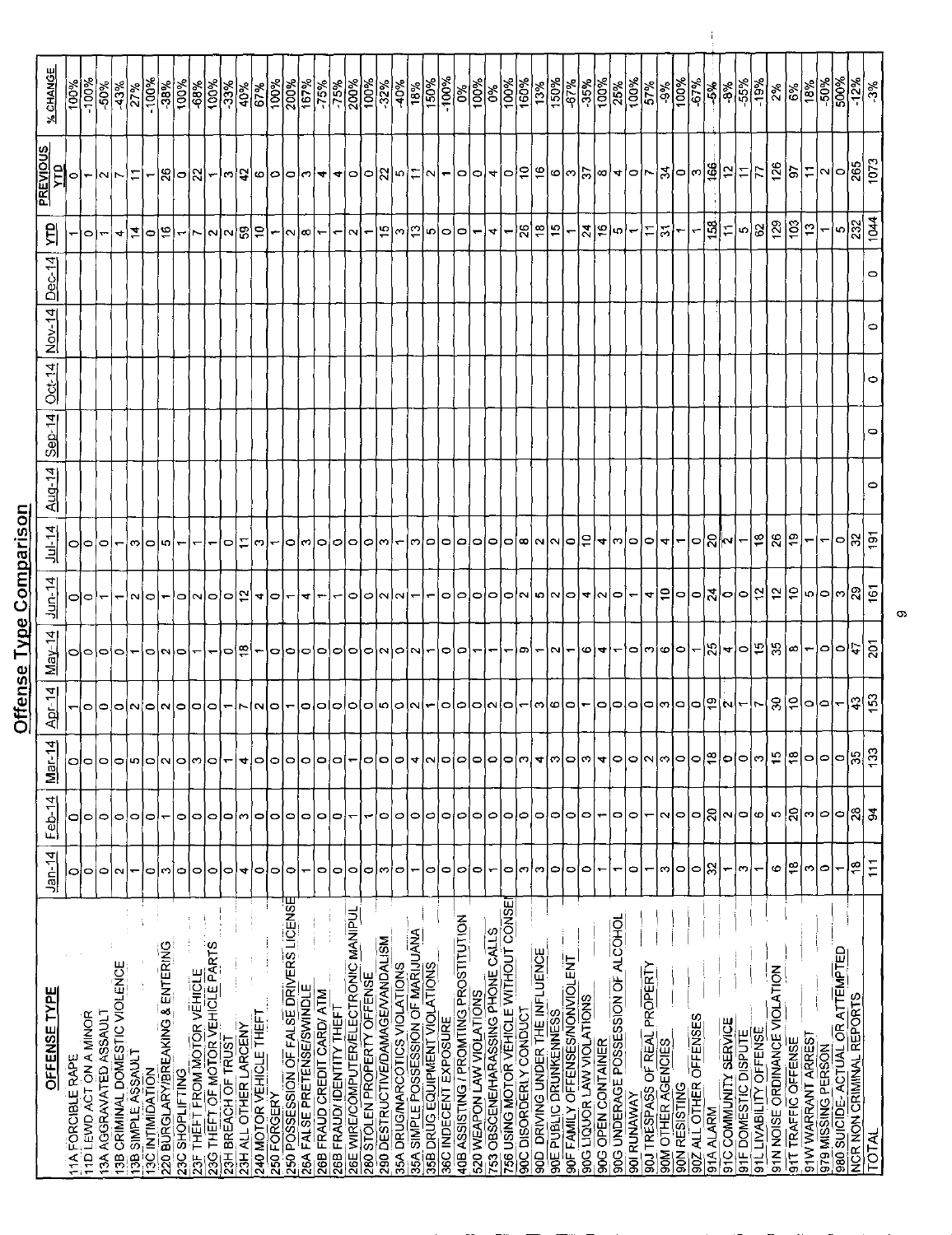#### ARREST SUMMARY

| Type           |       |    | Jul-14         |    |             |    | Total 2014 |    |       |    | Jul-13         |    |              |    | <b>Total 2013</b> |    |
|----------------|-------|----|----------------|----|-------------|----|------------|----|-------|----|----------------|----|--------------|----|-------------------|----|
| Adults         | lMale | 49 | <b>IFemale</b> | 18 | Male        |    | 232 Female | 55 | Male  | 38 | Female         | 19 | <b>IMale</b> |    | 140   Female      | 57 |
| Juveniles      | Male  |    | Female         | 0  | Male        | 0  | Female     |    | lMale |    | <b> Female</b> | 0  | <b>Male</b>  | 0  | Female            |    |
| Narc-Adults    | Male  | 4  | l Female       |    | <b>Male</b> | 19 | lFemale    |    | Male  | 5  | lFemale        |    | <b>Male</b>  | 16 | Female            |    |
| Narc-Juveniles | lMale |    | Female         | 0  | Male        | ٥  | Female     |    | IMale |    | Female         | 0  | Male         |    | Female            |    |
| <b>TOTALS:</b> | Male  | 53 | <b>Female</b>  | 19 | <b>Male</b> |    | 251 Female | 58 | Male  | 43 | Female         | 20 | <b>Male</b>  |    | 163 Female        | 60 |

### PROPERTY∨ ALUES REPORTED

| Type                      | <b>Jul-14</b> | <b>Total 2014</b> | $Jul-13$    | Total 2013   |
|---------------------------|---------------|-------------------|-------------|--------------|
| Burglary Stolen           | \$2,290.00    | \$12,300.00       | \$3,030.00  | \$57,701.00  |
| Larceny Stolen            | \$20,893.00   | \$117,293.00      | \$63,218.00 | \$159,595.00 |
| Criminal Damage           | \$5,495.00    | \$9,613.00        | \$2,425.00  | \$10,700.00  |
| MVT Stolen                | \$10,000.00   | \$50,000.00       | \$25,400.00 | \$34,600.00  |
| Robbery Stolen            | \$0.00        | \$3,000.00        | \$0.00      | \$0.00       |
| <b>Burglary Recovered</b> | \$0.00        | \$2,500.00        | \$0.00      | \$0.00       |
| Larceny Recovered         | \$2,300.00    | \$41,938.00       | \$55,000.00 | \$56,454.00  |
| Criminal Damage Recovered | \$4,000.00    | \$4,000.00        | \$0.00      | \$200.00     |
| MVT Recovered             | \$10,000.00   | \$49,500.00       | \$25,400.00 | \$34,600.00  |
| Robbery Recovered         | \$0.00        | \$0.00            | \$0.00      | \$0.00       |
| Total Stolen              | \$33,183.00   | \$182,593.00      | \$91,648.00 | \$251,896.00 |
| <b>Total Recovered</b>    | \$16,300.00   | \$97,938.00       | \$80,400.00 | \$91,254.00  |
| <b>Total Seized</b>       | \$0.00        | \$0.00            | \$0.00      | \$0.00       |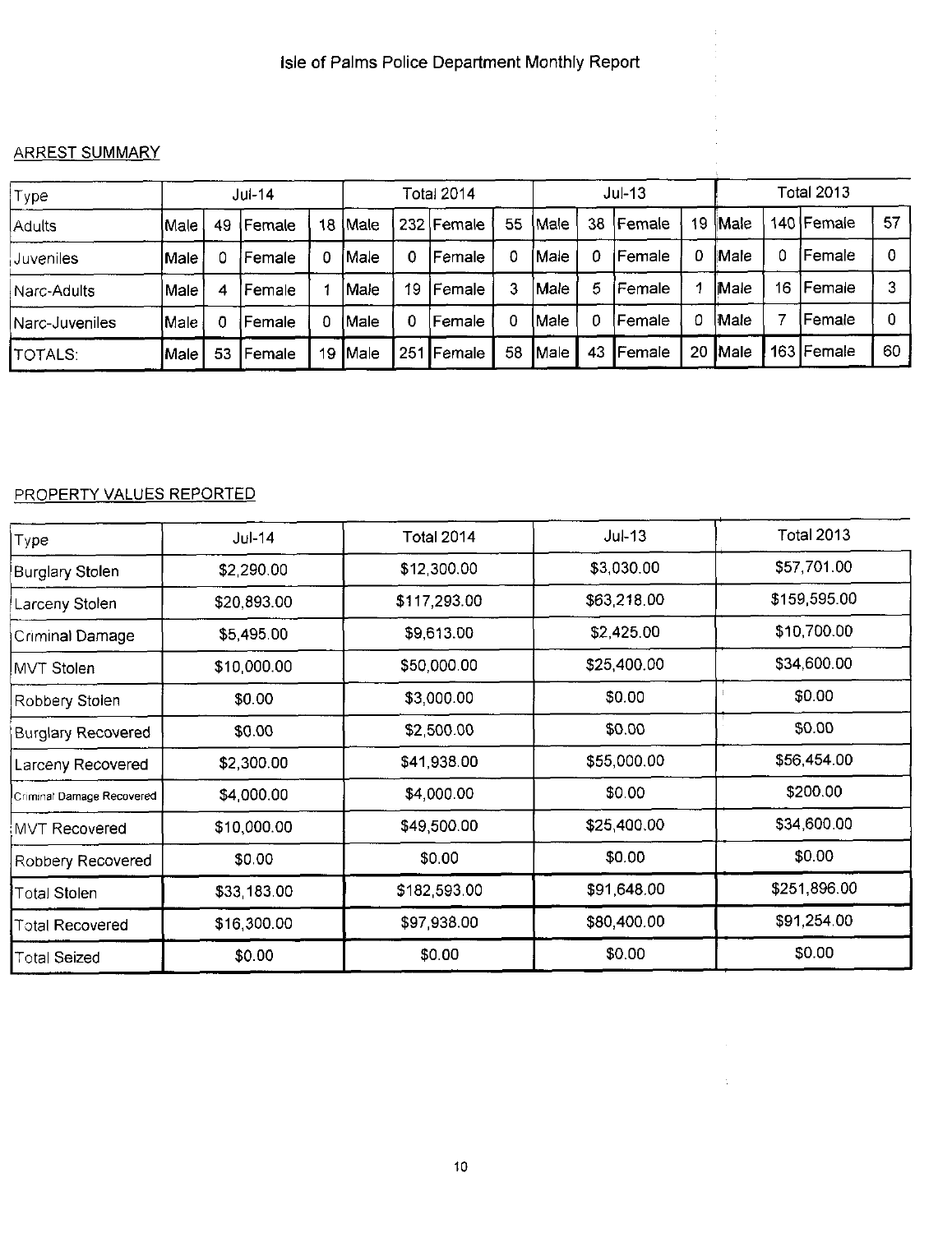| ż       | z  |
|---------|----|
| i       | ă  |
|         |    |
| ટે      |    |
|         | ٢  |
| Ļ۴      | ē  |
| $\zeta$ | Ś  |
| Š       |    |
|         | ý, |
|         | Ξ  |
|         |    |

|                                         |               |                          | Male               |               |               | Female<br>White |                 | Female             |                 | Female<br>Other    | Male<br>Total | Femal<br>Total |           |
|-----------------------------------------|---------------|--------------------------|--------------------|---------------|---------------|-----------------|-----------------|--------------------|-----------------|--------------------|---------------|----------------|-----------|
| Offense                                 | Male<br>White | Male<br>Black            | American<br>Indian | Maie<br>Asian | Male<br>Other |                 | Female<br>Black | American<br>Indian | Female<br>Asian |                    |               |                | Total     |
| <b>11A FORCIBLE RAPE</b>                | ۰             | ۰                        | o                  | 0             | 0             | ۰               | 0               | 0                  | ۰               |                    |               | 0              | $\circ$   |
| 11D FORCIBLE FONDLING                   | $\circ$       | $\bullet$                | $\circ$            | $\circ$       | ۰             | ۰               | $\circ$         | ۰                  | 0               | ۰                  | 0             | $\circ$        | ۰         |
| 13A AGGRAVATED ASSAULT                  | $\circ$       | $\circ$                  | O                  | 0             | ۰             | $\circ$         | $\circ$         | $\circ$            | ۰               | ۰                  | $\circ$       | $\circ$        | ۰         |
| 13B SIMPLE ASSAULT                      | $\circ$       | $\circ$                  | $\circ$            | ۰             | ۰             | $\sim$          | $\circ$         | $\circ$            | ۰               | $\circ$            | $\circ$       | $\sim$         | $\sim$    |
| 13B CRIMINAL DOMESTIC VIOLENCE          |               | ۰                        | ۰                  | ۰             | ۰             | ۰               | ۰               | ۰                  | ۰               | 0                  |               | ۰              |           |
| 23C SHOPLIFTING                         | $\circ$       | $\overline{\phantom{0}}$ | $\circ$            | ٥             | $\circ$       | ۰               | o               | 0                  | ۰               | ۰                  |               | 0              |           |
| 23F THEFT FROM MOTOR VEHICLE            | $\circ$       | $\circ$                  | $\circ$            | 0             | 0             | ۰               | $\circ$         | $\circ$            | 0               | $\circ$            | $\circ$       | ۰              | ۰         |
| 23H BREACH OF TRUST                     | 0             | $\circ$                  | 0                  | 0             | 0             | ۰               | ۰               | $\circ$            | o               | ۰                  | $\circ$       | ۰              | ۰         |
| 23H GRAND LARCENY                       | ۰             | $\circ$                  | $\circ$            | c             | $\bullet$     | ۰               | ۰               | o                  | ۰               | 0                  | O             | ۰              | ۰         |
| 23H PETIT LARCENY                       | ۰             | 0                        | ۰                  | 0             | 0             | ۰               | ۰               | 0                  | $\circ$         | 0                  | ۰             | 0              | ۰         |
| 26A FALSE PRETENSE/SWINDLE/CONFIDENCE   | $\sim$        | $\circ$                  | ۰                  | 0             | ۰             | ۰               | $\circ$         | ۰                  | ۰               | ۰                  | $\sim$        | 0              | $\sim$    |
| 26B FRAUD CREDIT CARD/ ATM              | $\circ$       | ۰                        | ۰                  | 0             | ۰             | $\circ$         | $\circ$         | ۰                  | ۰               | 0                  | $\circ$       | o              | ۰         |
| 35A DRUG/NARCOTIC VIOLATIONS            |               | ۰                        | ۰                  | 0             | o             | $\circ$         | $\circ$         | ۰                  | ۰               | 0                  |               | ۰              |           |
| 35A SIMPLE POSSESSION OF MARIJUANA      | $\sim$        |                          | 0                  | $\circ$       | $\circ$       |                 | $\circ$         | $\circ$            | ۰               | $\circ$            | c             |                | ෑ         |
| 35B DRUG EQUIPMENT VIOLATIONS           | $\circ$       | $\circ$                  | $\circ$            | $\circ$       | ۰             | $\circ$         | ۰               | $\circ$            | ۰               | ۰                  | ۰             | ۰              | ۰         |
| 36B STATUTORY RAPE                      | $\circ$       | 0                        | 0                  | 0             | 0             | ۰               | ۰               | 0                  | o               | ۰                  | ۰             | 0              | ۰         |
| 36C INDECENT EXPOSURE                   | $\circ$       | $\circ$                  | $\circ$            | 0             | 0             | $\circ$         | $\circ$         | $\circ$            | ۰               | ۰                  | $\circ$       | o              | ۰         |
| 40B ASSISTING / PROMOTING PROSTITION    | $\circ$       | $\circ$                  | $\circ$            | $\circ$       | ۰             | $\circ$         | $\circ$         | ۰                  | ۰               | ۰                  | $\circ$       | ۰              | ۰         |
| 90A FRAUDULENT CHECKS                   | $\circ$       | ۰                        | ۰                  | 0             | 0             | $\circ$         | ۰               | ۰                  | $\circ$         | ۰                  | $\circ$       | 0              | ۰         |
| 90B CURFEWILOITERING/VAGRANCY           | $\circ$       | $\circ$                  | $\circ$            | ۰             | ۰             | $\circ$         | ۰               | ۰                  | ۰               | $\circ$            | $\circ$       | 0              | $\circ$   |
| 90C DISORDERLY CONDUCT                  | <b>SO</b>     | ۰                        | ٥                  | ۰             | ۰             | ø               | ۰               | 0                  | ۰               | $\circ$            | ю             | ా              | œ         |
| 90D DRIVING UNDER THE INFLUENCE         |               | ۰                        | ۰                  | ۰             | ۰             |                 | ۰               | 0                  | $\circ$         | ۰                  |               |                | N         |
| 90E PUBLIC DRUNKENNESS                  | $\sim$        | ۰                        | 0                  | 0             | 0             |                 | ۰               | $\circ$            | ۰               | ۰                  | $\sim$        |                | w         |
| 90G LIQUOR LAW VIOLATIONS               | $\tilde{a}$   | $\mathbf{\Omega}$        | ۰                  | ۰             | $\circ$       | $\sim$          | ۰               | $\circ$            | ۰               | $\circ$            | $\frac{2}{3}$ | ∾              | Ż         |
| 90G OPEN CONTAINER                      | S             | $\circ$                  | ۰                  | ۰             | 0             |                 | 0               | ۰                  | ۰               | ۰                  | s             |                | 4         |
| 90G UNDERAGE POSSESSION OF ALCOHOL      | ₽             |                          | ۰                  | 0             |               | 4               | 0               | 0                  | 0               | ۰                  | $\tilde{a}$   | 4              | ڥ         |
| 90J TRESPASS OF REAL PROPERTY           | $\circ$       | o                        | ۰                  | ۰             | 0             | $\circ$         | ۰               | ۰                  | ۰               | ۰                  | $\circ$       | 0              | ۰         |
| 90M AGENCY ASSIST                       | $\circ$       | ۰                        | ۰                  | ۰             | ۰             | $\circ$         | ۰               | ۰                  | ۰               | $\circ$            | ۰             | o              | ۰         |
| 90N RESISTING ARREST/HINDERING          | $\circ$       | 0                        | ۰                  | ۰             | ۰             |                 | 0               | ۰                  | $\circ$         | $\circ$            | $\circ$       |                |           |
| 90Z ALL OTHER OFFENSES                  | $\circ$       | 0                        | $\circ$            | ۰             | $\circ$       | ۰               | ۰               | $\circ$            | $\circ$         | $\circ$            | o             | $\circ$        | $\bullet$ |
| 91L LIVABILITY OFFENSE                  | $\circ$       | 0                        | $\circ$            | ۰             | $\circ$       | ۰               | ۰               | 0                  | 0               | $\circ$            | ۰             | 0              | ۰         |
| 91T TRAFFIC OFFENSE                     | 4             | N                        | $\circ$            | ۰             | n             | N               |                 | 0                  | ۰               | ۰                  | Φ             | ო              | ې         |
| 91W WARRANT ARREST                      | $\circ$       | $\circ$                  | $\circ$            | ۰             | $\circ$       | ۰               | 0               | ۰                  | $\circ$         | $\circ$            | $\circ$       | o              | ۰         |
| 200 ARSON                               | $\circ$       | 0                        | ۰                  | $\circ$       | $\circ$       | ۰               | o               | ۰                  | $\circ$         | ۰                  | 0             | 0              | $\circ$   |
| 220 BURGLARY/BREAKING & ENTERING        | $\circ$       | 0                        | ۰                  | 0             | 0             | ۰               | 0               | 0                  | ۰               | $\circ$            | 0             | 0              | ۰         |
| 240 MOTOR VEHICLE THEFT                 | ۰             | $\circ$                  | ۰                  | ۰             | ۰             | ۰               | 0               | O                  | $\circ$         | $\circ$            | O             | ۰              | $\circ$   |
| 250 FORGERY/COUNTERFEITING              | $\circ$       | o                        | ۰                  | Φ             | ۰             | $\circ$         | ۰               | 0                  | $\circ$         | ۰                  | 0             | ۰              | ۰         |
| 250 POSSESSION OF FALSE DRIVERS LICENSE | ۰             | ۰                        | ۰                  | ٥             | $\circ$       | ۰               | ۰               | ۰                  | o               | ۰                  | 0             | o              | ۰         |
| 280 STOLEN PROPERTY OFFENSES            | ۰             |                          | $\bullet$          | $\circ$       | $\circ$       | $\circ$         | $\circ$         | o                  | $\circ$         | ۰                  |               | $\circ$        |           |
| 290 DESTRUCTIVE/DAMAGE/VANDALISM        | ۰             | 0                        | ۰                  | 0             | $\circ$       | ۰               | ۰               | ۰                  | $\circ$         | ۰                  | ۰             | 0              | ۰         |
| 370 PORNOGRAPHY/OBSCENE MATERIAL        | $\circ$       | 0                        | ۰                  | 0             | 0             | 0               | o               | $\circ$            | $\circ$         | ۰                  | 0             | $\circ$        | $\circ$   |
| 520 WEAPON LAW VIOLATIONS<br>TOTAL:     | াৰ            | o                        | ା                  | ା୦            | $\circ$       | lol≌            |                 | $\circ$ $\circ$    | olo             | $\circ$<br>$\circ$ | ျပ္မ          | 이              | 이었        |
|                                         |               |                          |                    |               |               |                 |                 |                    |                 |                    |               |                |           |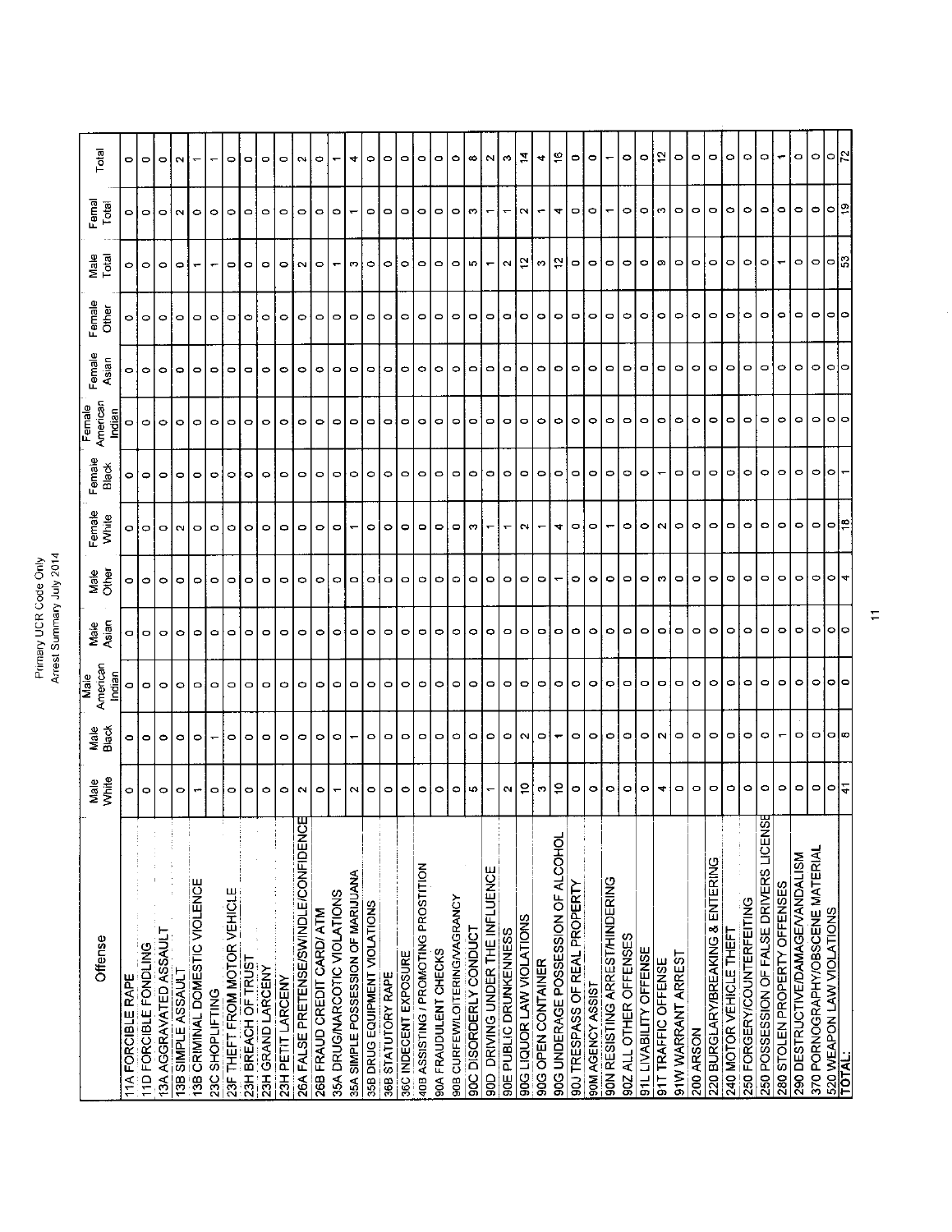$\frac{1}{4}$ 

 $\frac{1}{3}$ 

 $\hat{\mathcal{A}}$  $\bar{z}$ 

|                             | $Jul-14$            | 2014           | $Jul-13$       | 2013                    |
|-----------------------------|---------------------|----------------|----------------|-------------------------|
|                             | Monthly             | Yearly         | Monthly        | Yearly                  |
|                             | Total               | Total          | Total          | Total                   |
| Citations                   | 0                   | 1              | $\mathbf 0$    | 15                      |
| <b>Warning Tickets</b>      | 1                   | 39             | 3              | 14                      |
| Animals Secured             | $\overline{7}$      | 44             | $\overline{2}$ | 18                      |
| Dogs                        | 6                   | 27             | 1              | 14                      |
| Cats                        | $\mathbf 1$         | 10             | 1              | 3                       |
| Raccoons                    | $\mathsf D$         | 4              | $\mathbf 0$    | $\overline{0}$          |
| Other*                      | $\mathbf 0$         | 3              | $\mathbf 0$    | 1                       |
| Released to: (Owner, other) | 6                   | 32             | $\overline{2}$ | 15                      |
| Transported to Shuler Vet   | 0                   | $\pmb{0}$      | $\mathbf 0$    | 3                       |
| Transported to Other Vets   | 0                   | 9              | $\mathbf 0$    | $\mathbf 0$             |
| Transported to SPCA         | $\mathbf 1$         | 5              | 0              | $\overline{4}$          |
| <b>Injured Animals</b>      | $\overline{c}$      | $\overline{7}$ | 5              | 10                      |
| <b>Trapped Animals</b>      | $\overline{c}$      | 8              | 0              | 3                       |
| Cats                        | $\overline{c}$      | 8              | $\mathbf 0$    | $\overline{\mathbf{4}}$ |
| Raccoons                    | $\mathsf{O}\xspace$ | 0              | 1              | 1                       |
| Other **                    | 0                   | 0              | $\overline{4}$ | $\overline{5}$          |
| Dead Animals Removed        | 34                  | 143            | 27             | 185                     |
| Traps Set                   | $\overline{2}$      | 10             | 1              | 16                      |
| Kennel Fees                 | \$35.00             | \$88.00        | \$14.00        | \$56.00                 |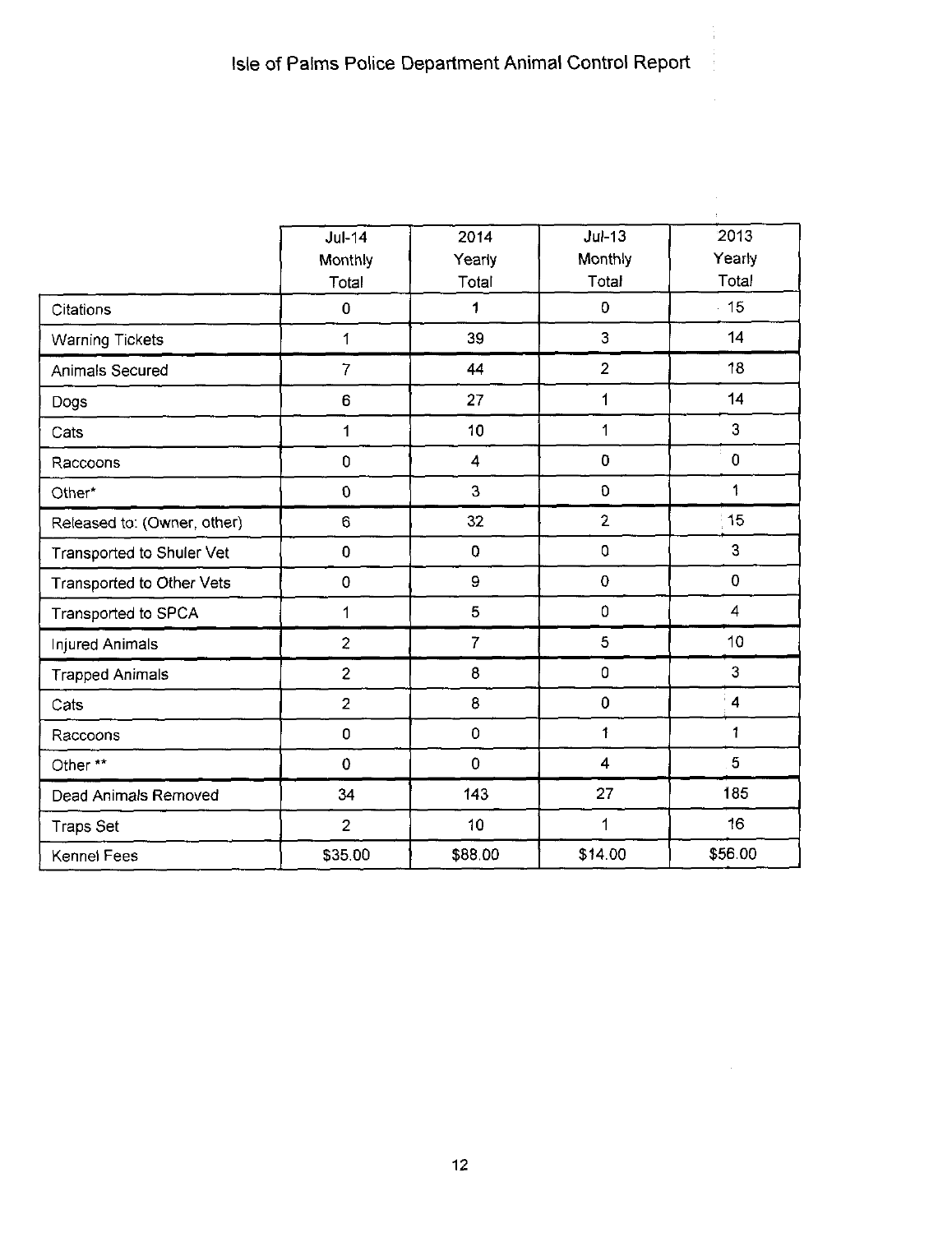



## **Isle of Palms Police Department**

### **Criminal Investigations Division**

### **Monthly Report**

**July 2014** 

### **CASES ASSIGNED TO INVESTIGATORS**

| <b>Cases Assigned: 20</b>     | Investigations Carried Over: 17      |
|-------------------------------|--------------------------------------|
| <sup>i</sup> Cases Closed: 27 | <b>Investigations Continuing: 10</b> |

### **BREAKDOWN OF INVESTIGATION CLEARANCE**

| <b>Cleared by Arrest: 1</b> | $^{\dagger}$ Exceptionally Cleared: 0 |
|-----------------------------|---------------------------------------|
| Unfounded: 3                | Administratively Closed: 19           |

\*\* Incident / Investigation Status Indicators (CALEA 42.1.3)\*\*

"Active" - The case is assigned to an investigator and investigative efforts are active and ongoing.

"Cleared by Arrest" - (Closed) The case has been cleared by the arrest of the offender(s).

"Unfounded" - The offense described did not occur or occurred in another jurisdiction.

"Exceptionally Cleared" - (Closed) The case has been cleared due to offender death, lack of prosecution, denied extradition, victim declining prosecution, or offender was a juvenile (no custody).

"Administratively Closed" – (Non-criminal incident or investigation suspended) All available leads have been exhausted, but the case has not been brought to a conclusion, and investigative efforts may be resumed if new evidence or leads are discovered at a later date.

#### Administrative:

-CID members attended Compstat, CID Review, and Patrol Supervisor meetings during the month of July.

-Det. Sgt. Swain attended Advanced Sexual Assault Investigation training at SCCJA.

#### **Court Proceedings:**

-Preliminary Hearings 1

-Grand Jury 1

-Municipal Court 1

#### **Victim Services:**

Victim Advocate Det. Tarr sent out 29 Victim Letters during the month. Det. Tarr attended the Tri-County Victim Advocate meeting and the Charleston County CDV Task Force meeting.

#### CID Call Outs:

There were no call outs for the month of July.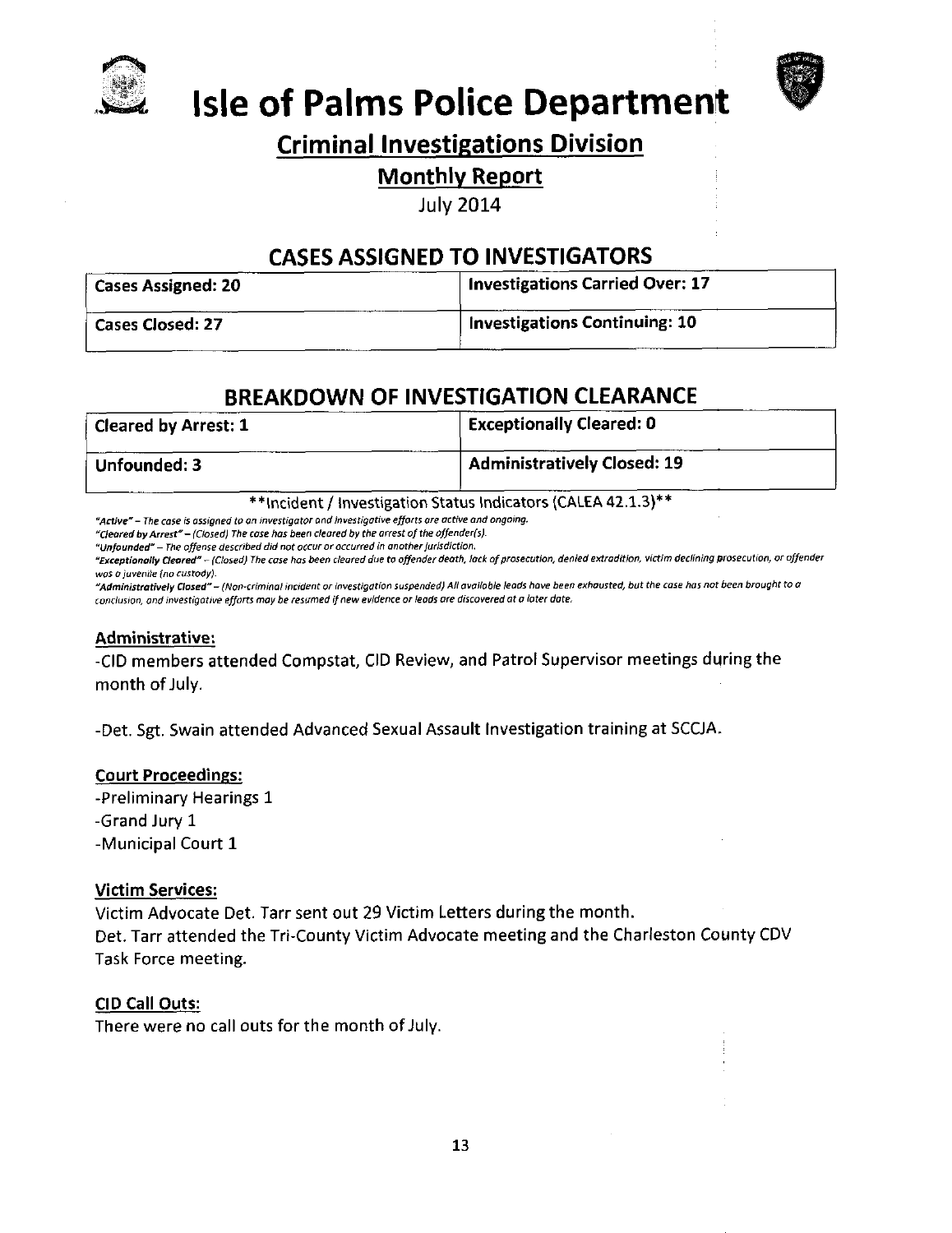

### **MONTHLY TRAINING REPORT**

### July-14

| Sworn | Civilian | Type         | Description                       | <b>SCCJA</b>   | Webinar | In-Service     | Other |
|-------|----------|--------------|-----------------------------------|----------------|---------|----------------|-------|
| 1     |          | <b>SCCJA</b> | Advanced Sexual Assault Training  | 6              |         |                |       |
| 1     |          | In-Service   | Firearms Qualification - Recruit  |                |         | $\overline{2}$ |       |
| 1     |          | In-Service   | Firearms Qualification - Shotgun  |                |         | $\mathbf{2}$   |       |
| 1     |          | In-Service   | Instructor Hours - Firearms       |                |         | 4              |       |
| 7     |          | <b>SCCJA</b> | The Line Up - July / August 2014  | $\overline{7}$ |         |                |       |
| 1     |          | <b>SCCJA</b> | The Line Up - May / June 2014     | $\mathbf{1}$   |         |                |       |
| 1     |          | Advanced     | Traffic Safety Officer Conference |                |         |                | 16    |
|       |          |              |                                   |                |         |                |       |
|       |          |              |                                   |                |         |                |       |
|       |          |              |                                   |                |         |                |       |
|       |          |              |                                   |                |         |                |       |
|       |          |              |                                   |                |         |                |       |
|       |          |              |                                   |                |         |                |       |
|       |          |              |                                   |                |         |                |       |
|       |          |              |                                   |                |         |                |       |
|       |          |              |                                   |                |         |                |       |
|       |          |              |                                   |                |         |                |       |
|       |          |              |                                   |                |         |                |       |
|       |          |              |                                   |                |         |                |       |
|       |          |              |                                   |                |         |                |       |
|       |          |              |                                   |                |         |                |       |
|       |          |              |                                   |                |         |                |       |
|       |          |              | <b>TOTAL</b>                      | 14.00          | 0.00    | 8.00           | 16.00 |
|       |          |              | TOTAL MONTHLY HOURS               | 38.00          |         |                |       |

|                              | <b>SCCJA</b> | Telecourse | <b>In-Service</b> | Other  |
|------------------------------|--------------|------------|-------------------|--------|
| <b>PREVIOUS REPORT TOTAL</b> | 261.25       | 2.00       | 1319.00           | 119.50 |
| <b>CURRENT MONTH TOTALS</b>  | 14.00        | 0.00       | 8.00              | 16.00  |
| YEAR TO DATE TOTALS          | 275.25       | 2.00       | 1327.00           | 135.50 |
|                              |              |            |                   |        |

 $\frac{1}{1739.75}$ 

DEPARTMENT HOURS YEAR TO DATE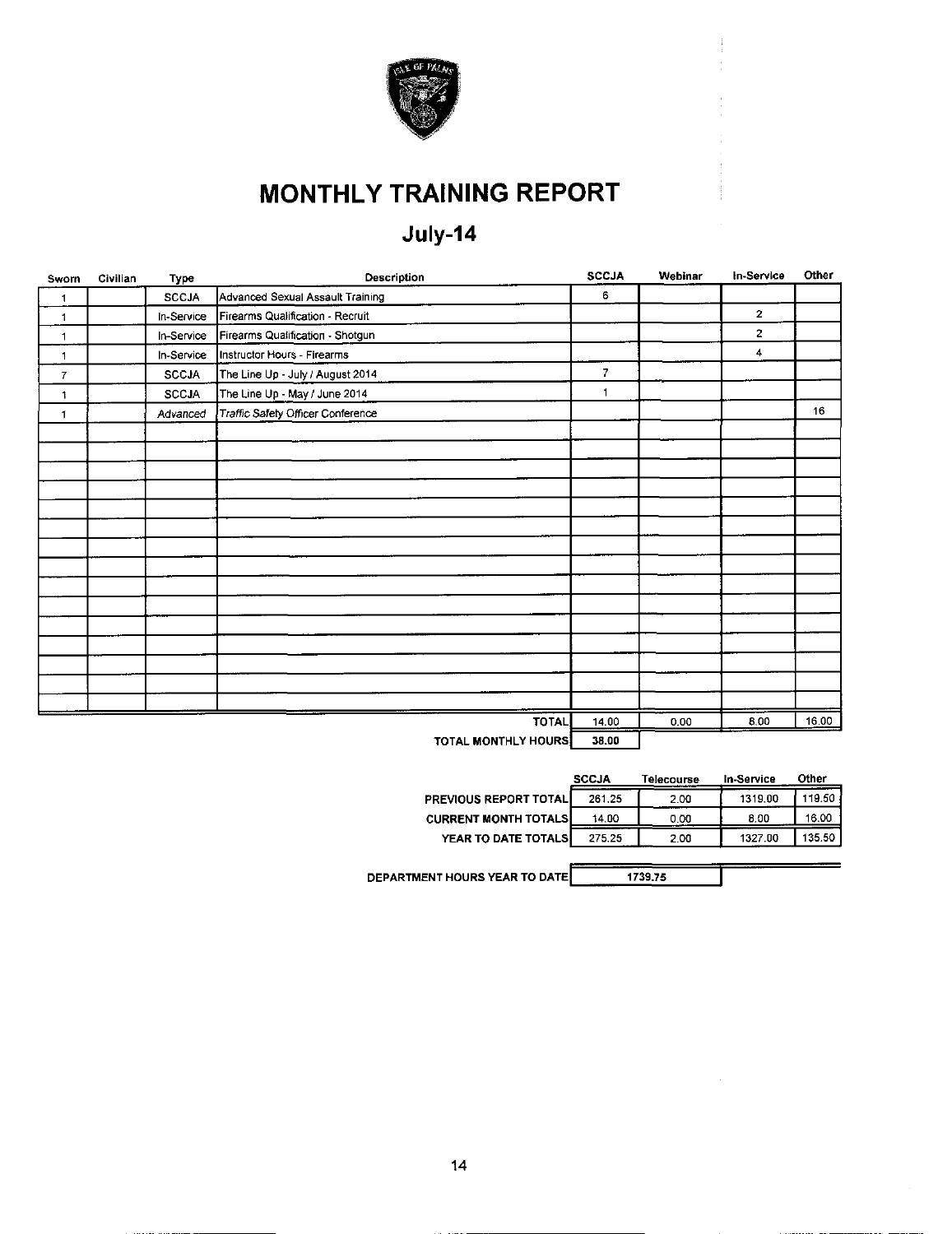# **Isle of Palms Police Department** Overtime Report  $\frac{July}{2014}$

| Category                                                | <b>Hours</b>   |
|---------------------------------------------------------|----------------|
| Court - Municipal                                       |                |
| Holdover Arrest                                         | 0.25           |
| Holdover Manpower                                       | 8.25           |
| Holdover Report                                         | 2.5            |
| Investigation Follow Up                                 | 2              |
| Meeting                                                 | $\overline{2}$ |
| Sick Coverage                                           | 103.25         |
| Special Assignment                                      | 9.5            |
| Special Event (4th of July Weekend)                     | 148.25         |
| Training Coverage                                       | 12.5           |
| <b>Weekly Schedule</b>                                  | 40             |
| <b>TOTAL HOURS</b>                                      | 330.5          |
| Reporting for Pay Periods - June 24th through July 21st |                |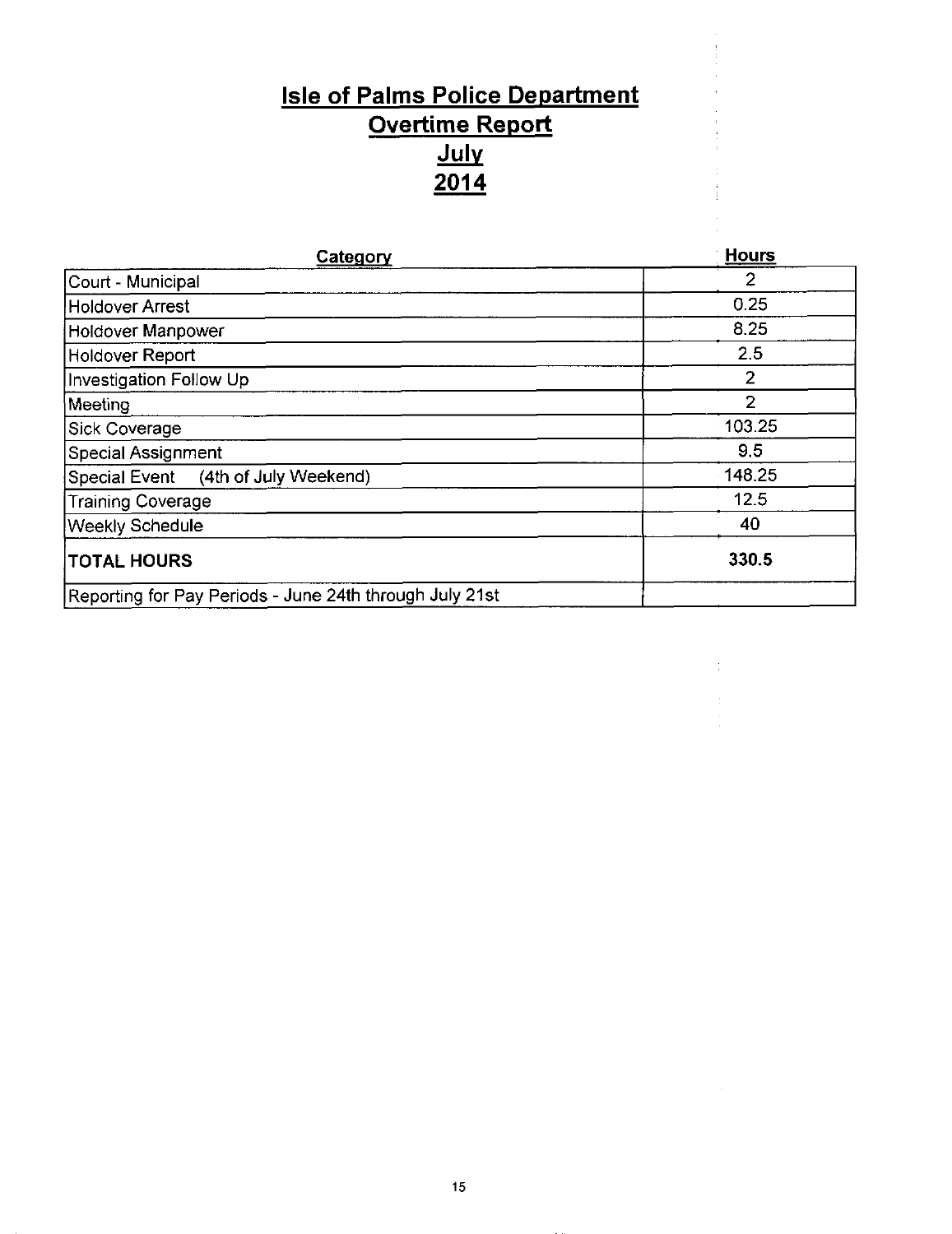| NOISE COMPLAINTS                             |                                         |                     |                                                   |                                      | <b>SLEOFPALMSPONGEDEPARTMENT UVABILITY REPORT JULY 2014</b> |                                     |                                                 |                                           |                 |        |   |
|----------------------------------------------|-----------------------------------------|---------------------|---------------------------------------------------|--------------------------------------|-------------------------------------------------------------|-------------------------------------|-------------------------------------------------|-------------------------------------------|-----------------|--------|---|
|                                              |                                         |                     | SLAND                                             | RENTAL<br>LONG<br>TERM               | LONG TERM TERM<br>RENTAL                                    | RENTAL<br><b>SHORT</b><br>$\bar{z}$ | <b>TERM BY</b><br><b>RENTAL</b><br><b>SHORT</b> | <b>OTHER</b>                              |                 |        |   |
| 1140 Ocean Blvd Room 307<br><b>ADDRESS</b>   | 7/2/2014<br>DATE                        | 0.40<br>TIME        | ۰<br>RESIDENT                                     | 0<br>BY OWNER                        | 0<br>BY AGENCY                                              | BY OWNER                            | AGENCY                                          | ξ<br>$\frac{1}{5}$<br>LOCATIONS           | Ο               | ₹      |   |
| 38 Grand Pavillion                           | 7/2/2014                                | 21.30               | $\bullet$                                         |                                      | $\circ$                                                     | $\circ$                             | ojo                                             | $\overline{ }$<br>$\overline{\mathbf{r}}$ |                 | 3      |   |
| 17 JC Long Blvd                              | 7/4/2014                                | 23:35               | Ηj                                                | $\circ$ $\circ$                      | $\circ$                                                     | $\circ$                             | $\circ$                                         | خبا<br>୦                                  |                 | 3      |   |
| 24 Thirty-First Avenue                       | 7/6/2014                                | 2:50                | $\circ$                                           |                                      | $\circ$                                                     | o                                   |                                                 | 응                                         | ÷               |        |   |
| 10 Fifty-Fourth Avenue                       | 7/9/2014                                | 0:14                | $\overline{\phantom{a}}$ $\overline{\phantom{a}}$ | ၀ ၀ ၀                                |                                                             | $\circ$                             | $\circ$                                         | $\frac{1}{\circ}$                         |                 |        |   |
| 38 Grand Pavillion                           | 7/10/2014                               | 20:30               |                                                   |                                      |                                                             | ۰                                   | ۰                                               | $\frac{1}{11}$                            |                 | 3.     |   |
| 1126 Ocean Room 229<br>907 Ocean Boulevard   | 7/13/2014<br>7/13/2014                  | $rac{6}{4}$<br>0:11 | ۰<br>$\circ$                                      | $\circ$                              | $\circ$                                                     | $\overline{\phantom{0}}$            | $\circ$                                         | 링<br>$\overline{0}$                       |                 | 3      |   |
| 111 Charleston Boulevard                     | 7/18/2014                               | 23:25               |                                                   |                                      | ⊣⊺o                                                         | 00                                  | $\circ$ $\circ$                                 | $\frac{1}{\mathbf{Q}}$                    | $\frac{1}{\pi}$ | ₹      |   |
| 510 Ocean Boulevard                          | 7/19/2014                               | 22:20               | $\overline{a}$ lo $\overline{a}$                  | $\circ$ olo o                        | $\circ$                                                     | $\blacksquare$                      | ö                                               | $\frac{1}{\mathbf{0}}$                    |                 | 3      |   |
| 218 Charlesotn Boulevard                     | 7/19/2014                               | 23:19               |                                                   |                                      | $\circ$                                                     | $\circ$                             | $\circ$                                         | $\frac{1}{\mathbf{Q}}$                    |                 |        |   |
| 15 Twenty-Seventh Avenue                     | 7/19/2014                               | 23:20               |                                                   | $\circ$ $\circ$                      | $\bullet$                                                   | $\bullet$                           | ö                                               | щ<br>ਠ                                    |                 | 3!3    |   |
| Area of 3407 Palm Boulevard                  | 7/19/2014                               | 16:25               | $\blacksquare$                                    |                                      | $\circ$                                                     | $\circ$                             | $\circ$                                         | ∍<br>$\overline{1}$                       |                 |        |   |
| 14 Forty-First Avenue                        | 7/22/2014                               | 23:30               | $\circ$ $\sim$                                    | $\circ$                              | $\circ$                                                     | ⊣                                   | ۰                                               | щ<br>$\overline{\bullet}$                 |                 | 3.     |   |
| 500 Yacht Harbor Ct 510                      | 7/25/2014                               | 23:00               |                                                   | $\circ$                              | $\circ$                                                     | $\circ$                             | $\circ$                                         | ٥Ĕ                                        |                 | 3      |   |
| 14 Thirty Avenue                             | 7/26/2014                               | 3:40                | $\bullet$                                         | $\circ$ . $\circ$                    | $\circ$ $\circ$                                             | $\blacksquare$                      | ۰                                               | ٥ŗ                                        |                 | 3      |   |
| 306 Charleston Boulevard                     | 7/29/2014                               | 23:59               | $\circ$                                           |                                      |                                                             | ۰                                   | $\blacksquare$                                  | $\frac{1}{\sigma}$                        |                 | 3      |   |
| 24 Thirty-First Avenue<br>38 Grand Pavillion | 7/30/2014<br>1/30/2014                  | 20:30<br>21:27      | $\circ$<br>$\circ$                                | $\circ$ $\circ$                      | $\bullet$<br>ြ                                              | ေခ                                  | o÷                                              | $\frac{1}{1}$<br>$\frac{1}{\mathbf{Q}}$   |                 | 3<br>3 |   |
| 3100 Palm Boulevard                          | 1/30/2014                               | 23:00               | oj                                                |                                      | ۰                                                           | ᆏ                                   | 0                                               | щ<br>$\overline{\bullet}$                 |                 | 3      |   |
| 4000 Waterway Boulevard                      | 7/30/2014                               | 22:56               | $\circ$                                           | $\overline{\circ}$ io                | $\circ$                                                     | ۰                                   | ۰                                               | $\frac{\mu}{\pi}$                         |                 | ₹      |   |
| 309 Charleston Boulevard                     | 7/30/2014                               | 1:23                | $\circ$                                           | $\circ$                              | $\circ$                                                     | $\cdot$                             | $\circ$                                         | щ<br>$\overline{\circ}$                   |                 | '3     |   |
| 38 Grand Pavillion                           | 7/30/2014                               | 20:41               | $\circ$                                           |                                      | $\circ$                                                     | o                                   | ۰                                               | $\frac{1}{11}$                            | $\cup$          |        |   |
| 2803 Palm Boulevard                          | 7/31/2014                               | 21:46               | $\circ$                                           | $\circ$ $\circ$                      |                                                             | <b>T</b>                            | $\circ$                                         | ∍<br>$\ddot{\phantom{0}}$                 |                 |        |   |
|                                              | 24   Total by Category                  |                     | 6                                                 | 0                                    | $\overline{\phantom{0}}$                                    | ω                                   | m                                               | ω                                         |                 | ⊣      | Ξ |
|                                              | % by Category                           |                     | 25%                                               | š                                    | ź,                                                          | 3%                                  | 13%                                             | 25%                                       |                 |        |   |
| <b>BARKING DOG COMPL</b>                     | <b>AINTS</b>                            |                     |                                                   |                                      |                                                             |                                     |                                                 |                                           |                 |        |   |
|                                              |                                         |                     | <b>GIAND</b>                                      | <b>RENTAL</b><br><b>LONG</b><br>TERM | LONG TERM TERM<br>RENTAL                                    | RENTAL<br>SHORT                     | <b>TERM BY</b><br>RENTAL<br><b>SHORT</b>        | <b>OTHER</b>                              |                 |        |   |
| <b>ADDRESS</b>                               | DATE                                    | TIME                | RESIDENT                                          | BY OWNER                             | BY AGENCY                                                   | BY OWNER                            | AGENCY                                          | LOCATIONS F/U                             | $\cup$          | 3      |   |
| 7 Fifty-Third Avenue                         | 7/7/2014                                | 18:00               | $\mathbf{\mathbf{t}}$                             | $\circ$                              | $\circ$                                                     | $\circ$                             | $\circ$                                         | $\frac{1}{6}$                             |                 |        |   |
| 33 Twenty-First Avenue                       | 7/11/2014                               | 11:50               | H                                                 | $\circ$                              | $\circ$                                                     | $\circ$                             | $\circ$                                         | $\Rightarrow$<br>$\overline{\circ}$       |                 |        |   |
|                                              | Total by Category<br>$\mathbf{\bar{z}}$ |                     | Z                                                 | $\circ$                              | o                                                           | $\circ$                             |                                                 | 0                                         |                 | ۰      | 0 |
|                                              | % by Category                           |                     | 100%                                              | Ŏ%                                   | $\infty$                                                    | Š,                                  | ं हु                                            | O%                                        |                 |        |   |

 $\frac{16}{16}$